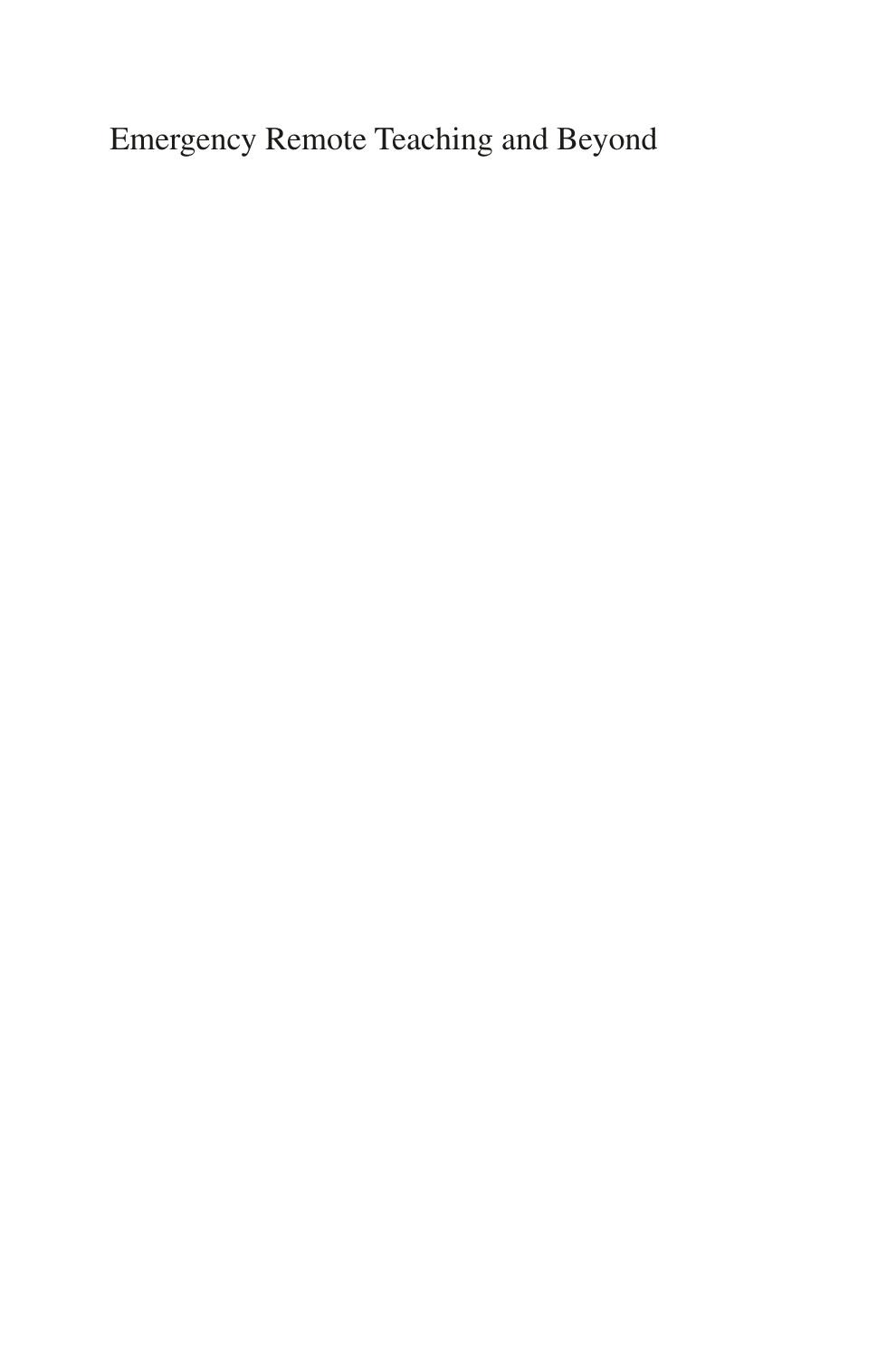Julian Chen Editor

# Emergency Remote Teaching and Beyond

Voices from World Language Teachers and Researchers

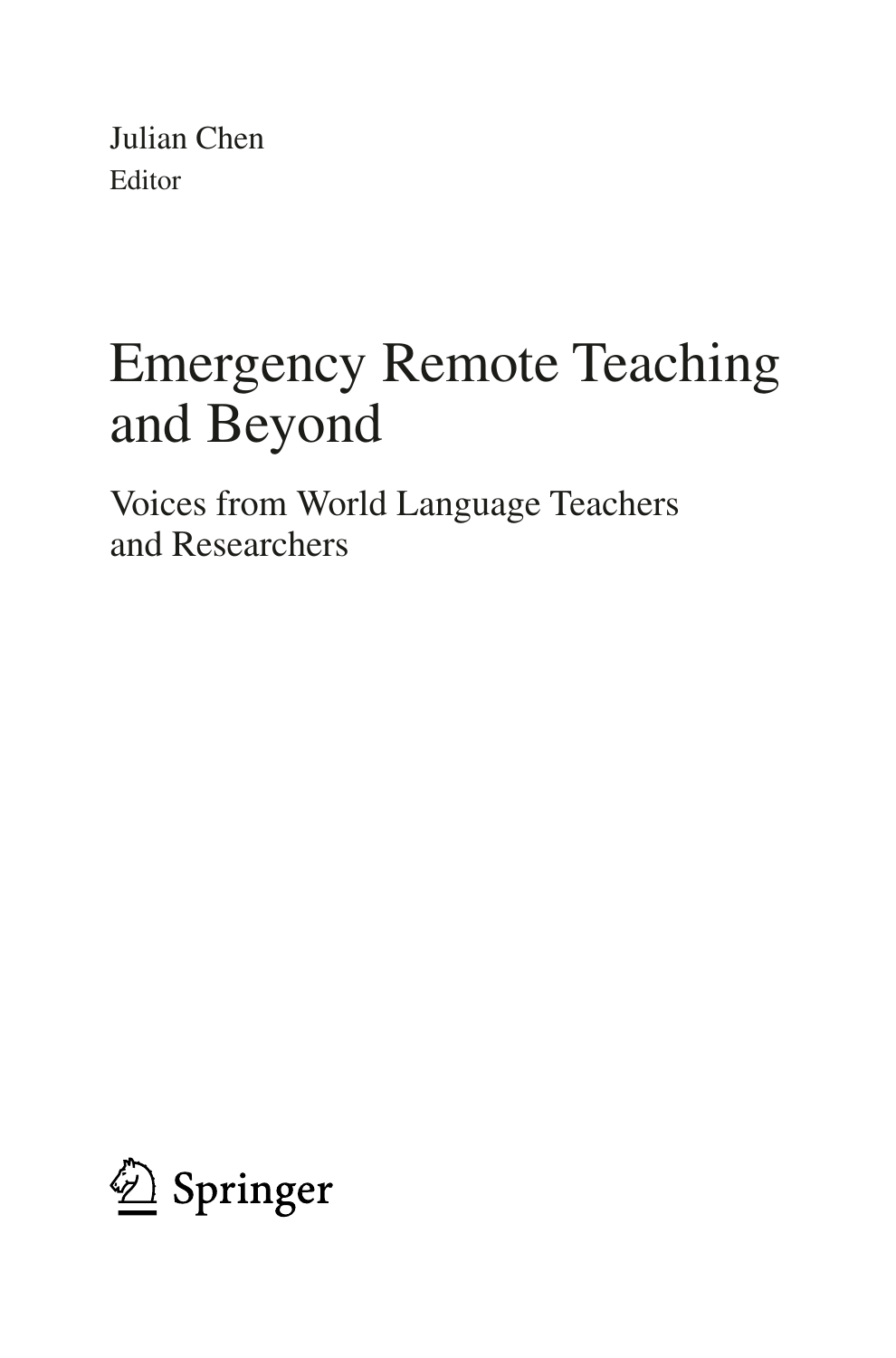*Editor* Julian Chen School of Education Curtin University Perth, WA, Australia

ISBN 978-3-030-84066-2 ISBN 978-3-030-84067-9 (eBook) <https://doi.org/10.1007/978-3-030-84067-9>

© The Editor(s) (if applicable) and The Author(s), under exclusive license to Springer Nature Switzerland AG 2021

This work is subject to copyright. All rights are solely and exclusively licensed by the Publisher, whether the whole or part of the material is concerned, specifcally the rights of translation, reprinting, reuse of illustrations, recitation, broadcasting, reproduction on microflms or in any other physical way, and transmission or information storage and retrieval, electronic adaptation, computer software, or by similar or dissimilar methodology now known or hereafter developed.

The use of general descriptive names, registered names, trademarks, service marks, etc. in this publication does not imply, even in the absence of a specific statement, that such names are exempt from the relevant protective laws and regulations and therefore free for general use.

The publisher, the authors, and the editors are safe to assume that the advice and information in this book are believed to be true and accurate at the date of publication. Neither the publisher nor the authors or the editors give a warranty, expressed or implied, with respect to the material contained herein or for any errors or omissions that may have been made. The publisher remains neutral with regard to jurisdictional claims in published maps and institutional affliations.

This Springer imprint is published by the registered company Springer Nature Switzerland AG The registered company address is: Gewerbestrasse 11, 6330 Cham, Switzerland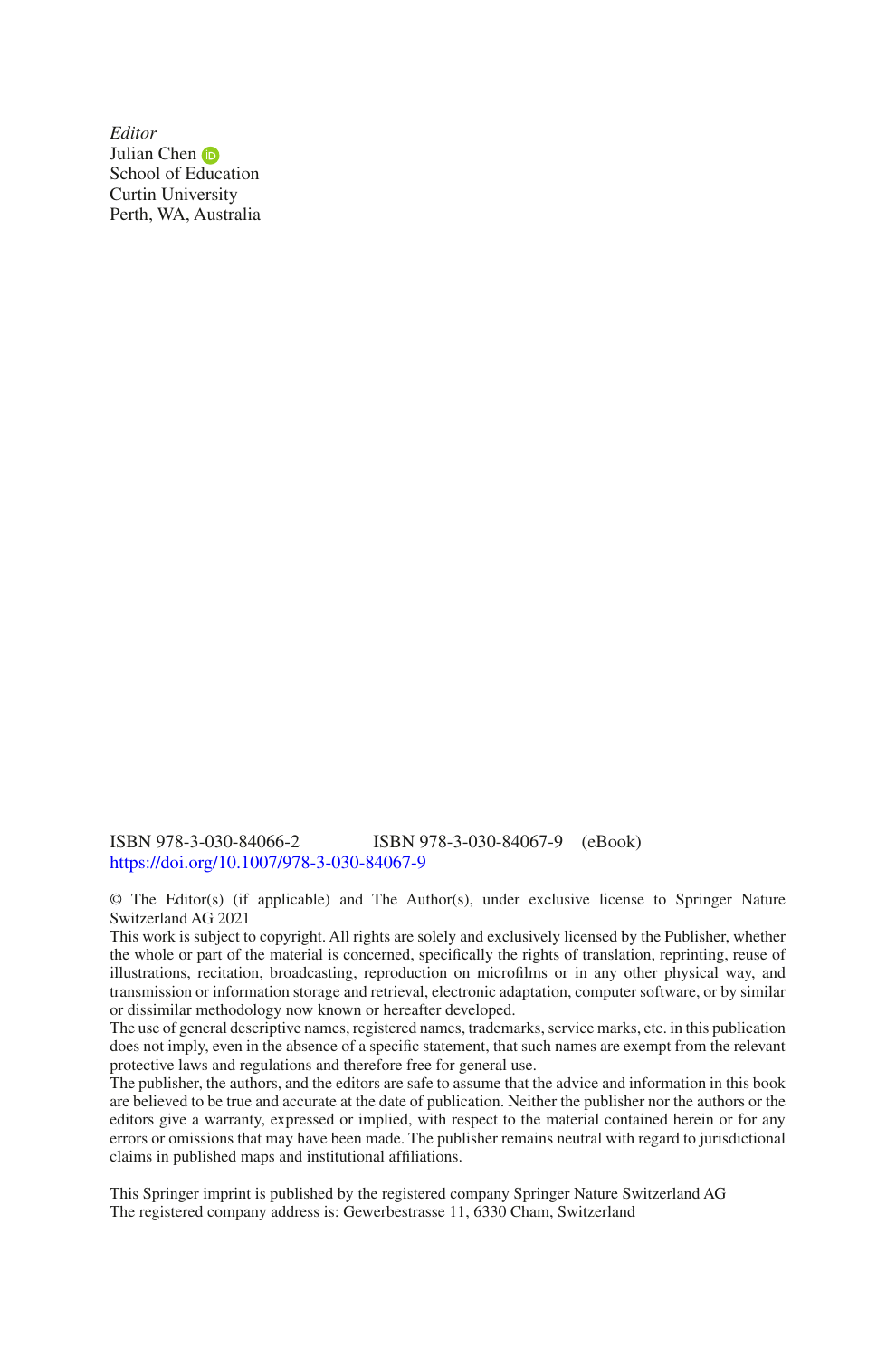# **Preface**

It is hard to believe that more than a year has passed since the eerie pandemic turned the entire world upside down and derailed every aspect of our normal lives. Just when we thought, hoped and naively predicted that this global crisis would have abated by now, little did we know that the second, third and  $N<sup>th</sup>$  waves of the coronavirus outbreak would still be looming over our world. While I am writing this editorial at this very moment, regrettably, the threat of unforeseen coronavirus mutations is haunting us relentlessly, dimming and delaying a promising post-COVID recovery. One cannot help but wonder when we will get back to normal, free from social distancing and communicating from behind a face mask.

No one can predict what the future holds and how long the crisis will continue to disrupt the equilibrium of the social-emotional learning and well-being of all the stakeholders in the education sector. The devastating COVID-19 has drastically altered the landscape of in-class teaching and learning, forcing language educators into crisis teaching almost overnight. While online courses generally take considerable time and effort to prepare before the rollout, the abrupt switch to crisis teaching has prevented this 'luxury'. It rushed teachers, unprepared and in a state of shock, into remote teaching in order to battle the crisis brought about by the coronavirus pandemic (Zimmerman, 2020). In fact, Hodges et al. (2020) coined the term 'emergency remote teaching' (ERT), to capture this chaotic phenomenon in the wake of COVID-19. This sets the stage for this edited volume, since all the inclusive chapters are based on the ERT phenomenon, and cover the salient aspects of crisis teaching associated with language pedagogy and research.

While COVID-19 has affected all students, ERT may even be more problematic for the social and emotional learning aspects of our language learners. Although ERT allows them to continue their studies amid the global pandemic, it also undermines opportunities for social connections and peer and teacher support, since '[t]he screen makes the students feel more anonymous and isolated' (Richards, 2020). Furthermore, our language learners have to not only tackle the challenging demands of academic learning, but also the linguistic and cultural barriers to participation that were already an issue prior to the pandemic, but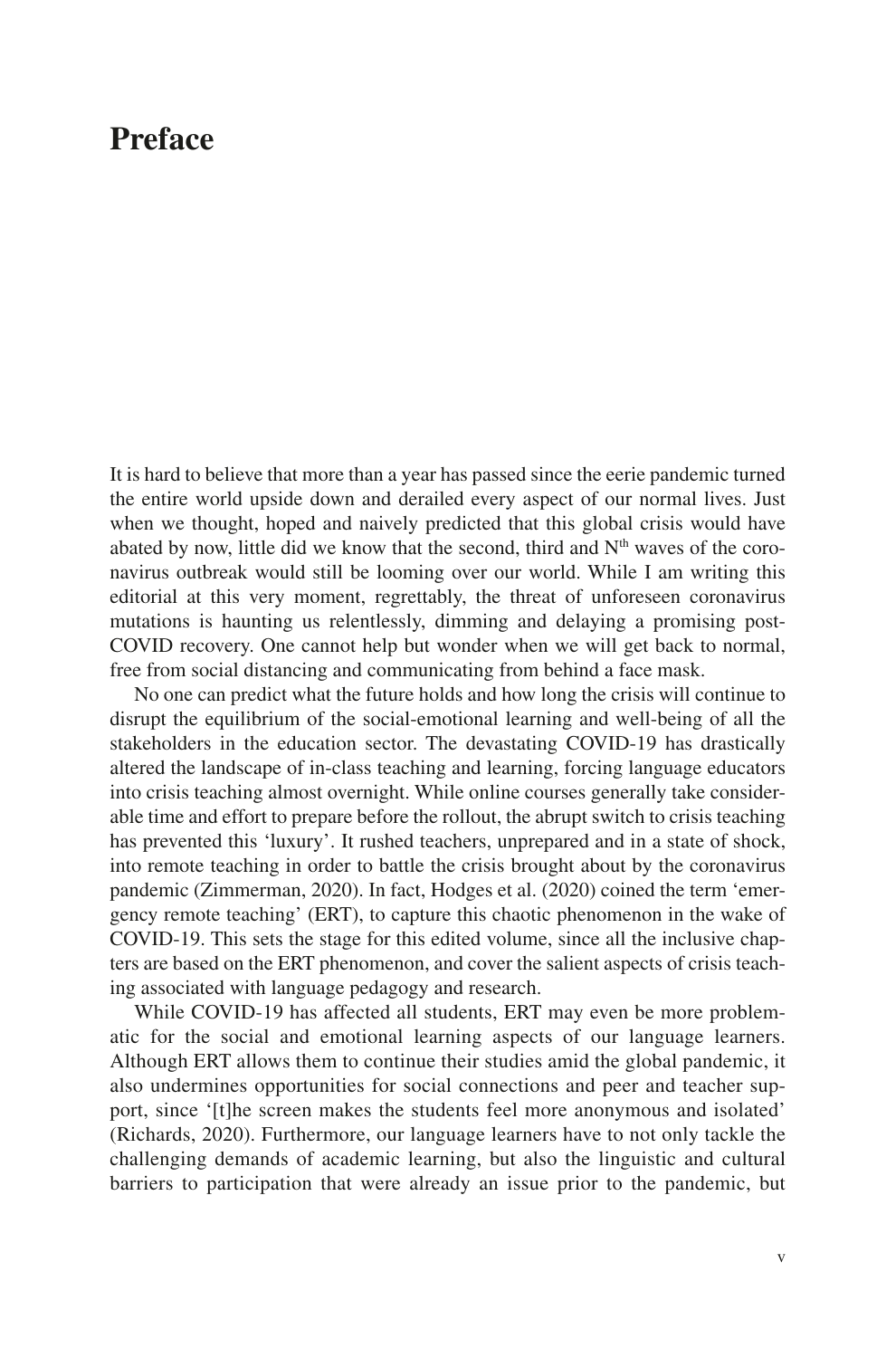which have been exacerbated by ERT. Let us not forget that socioeconomically disadvantaged students may have diffculty accessing (stable) broadband internet and the devices required for ERT, such as smartphones or laptops, thus aggravating inequality and the digital divide that already exists in technology-deprived contexts (Porumbescu, 2020).

By the same token, not all language teachers are well-equipped and comfortable with teaching remotely, and much less so when they have unstable internet connections or outdated devices, which only add to their frustration and anxiety (McMurtrie, 2020). For those unfamiliar with or downplaying remote teaching, ERT might have initially as appeared to be an 'easier' or 'lighter' alternative to face-to-face teaching conducted in a physical class; after all, surely all the online teachers needed to do was to copy what was done in class in the online space? Voilà! Problem solved! Little did they realise that remaining online constantly while juggling technical glitches, virtual class management, and students' online engagement and performance is actually more stressful and time consuming, particularly for teachers who were new to remote teaching. Consequently, ERT took a toll on teachers' well-being and mental health (Schaffhauser, 2020; Tate, 2020) – the list can go on.

The question that remains is how language teachers, particularly online teaching novices, countered the inevitable threat posed by ERT and turned the tables. Specifcally, what adaptive strategies and resilient innovations did they employ to overcome the challenges of ERT? How did this experience translate into their teacher identity, professional development and future teaching practices? Similarly, researchers were only able to gather data remotely during the lockdown, an inevitable constraint that sabotaged their original research plans that were geared towards a physical setting. What contingency plans did they develop, and how would these drastic changes impact on their research designs and outputs? To play devil's advocate, has ERT also 'pushed' them to reinvigorate their research agendas and to explore uncharted waters via methodologies that may unearth more virgin research terrains? Above all, what lessons can we all learn from these world language teachers and researchers in the current climate and in the post-COVID-19 era?

Exploratory and inclusive in nature, this edited volume aims to examine the ERT phenomenon in more depth and to provide a platform for language practitioners and researchers to share their compelling stories about stepping outside of their comfort zones and charting their remote teaching and research trajectories. With regard to pedagogy, it spotlights how those teachers who were novices in online teaching revamped their existing teaching practices, (re)learned the technical skills needed for online delivery, refected on the initial setbacks, reinforced their resilience and professionalism, and reimagined new identities as capable online teachers. In terms of research, it promotes the 'teacher as researcher' agenda, showcasing how researchers systematically documented their use of technology, their critical refections on their achievements and the pitfalls in collecting data remotely, and evaluated the participants' attitudes towards this drastic change. More importantly, this collection shows how researchers can capitalise on creative research design, data collection and analysis that can only be accomplished in a fully online environment.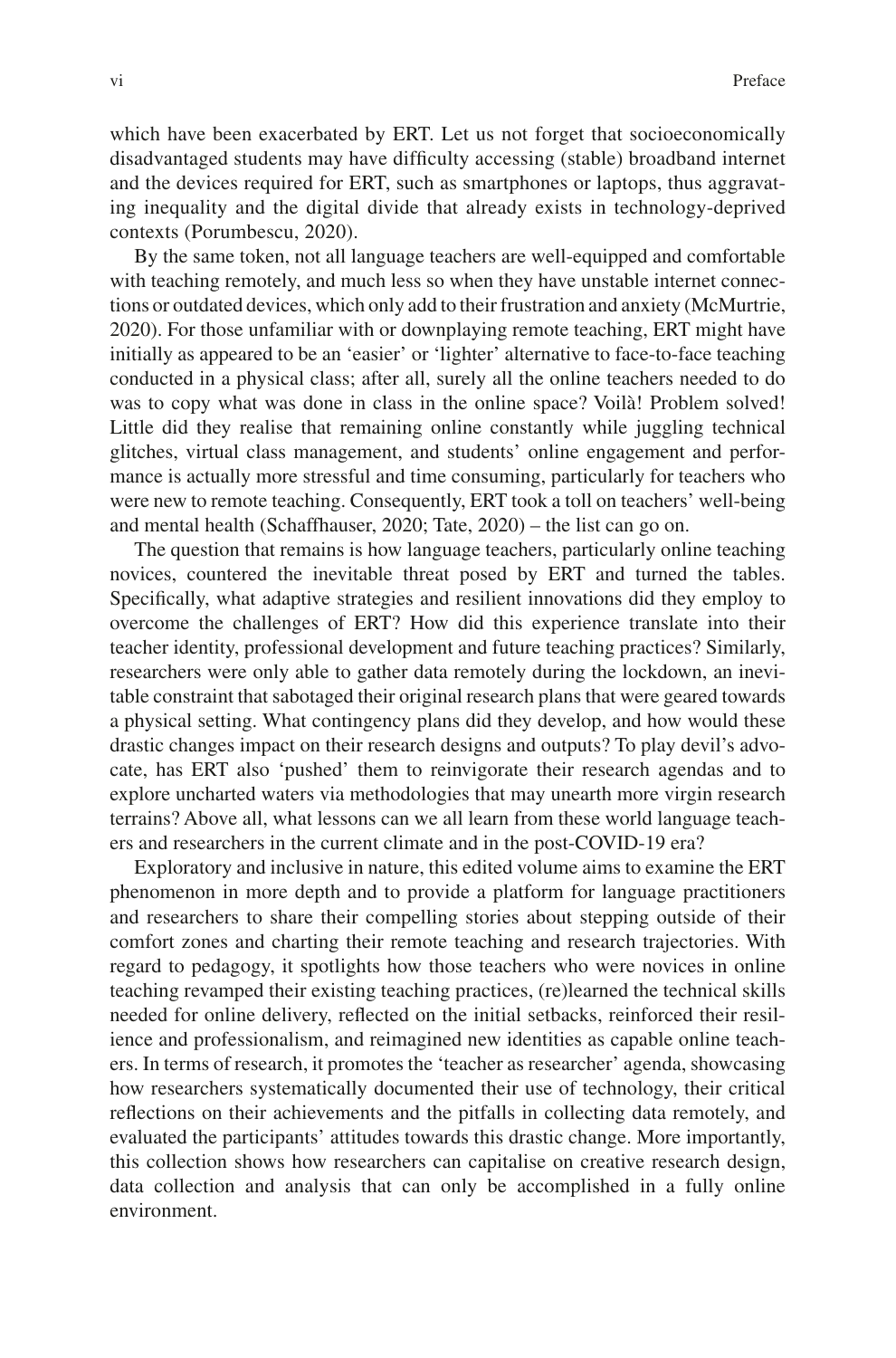## **Readership**

Given its well-rounded scope that accommodates diverse educational settings and target languages in the global context, as well as innovative research agendas and approaches, this collection speaks to a wider audience. It is tailored to language practitioners across the world, as well as to curriculum designers, teacher trainers and online educators who have been affected by ERT and are eager to learn from the best practices and strategies shared by the contributors in this volume. It also appeals to tertiary academics, researchers and students in the felds of language education, applied linguistics and distance learning, who would beneft from creative research designs and viable data collection approaches that transcend social distancing. Readers will also fnd the pedagogical and research implications applicable to their own contexts, thus paving the way for online pedagogy and research beyond the pandemic.

Overall, this timely volume can serve as a practical guide for language educators who are involved in or are preparing for future distance or blended learning. The well-documented and concrete research plans in the curated chapters will also be benefcial for scholars involved in research regarding technology-enhanced language learning (TELL) or mobile assisted language learning (MALL). Academics and (under)graduate students can also use this collection as a main text or as a resource in courses related to educational technology and computer-assisted language teaching (CALL).

## **Features**

This eclectic collection features the following aspects that differentiate it from its counterparts:

1. *A timely and urgent agenda:*

The global pandemic has affected all the stakeholders in language education and beyond. In this volume, teachers and researchers from across the world share their vivid stories and context-responsive strategies while pinpointing caveats in addressing burning issues in crisis teaching. Not only do their cases resonate with other like-minded readers, the lessons drawn from their frst-hand ERT experiences are also valuable and transferrable to the readers' own teaching/ research contexts.

2. *Global perspectives*:

This volume transcends geopolitical and spatiotemporal boundaries. It showcases a rich variety of target languages spoken around the world such as Arabic, Bangla, French, Finnish, Spanish, English, Japanese, Vietnamese and Bahasa Indonesia. It also reports on what is currently happening in ERT practices in both developing and developed countries, with a focus on under-explored contexts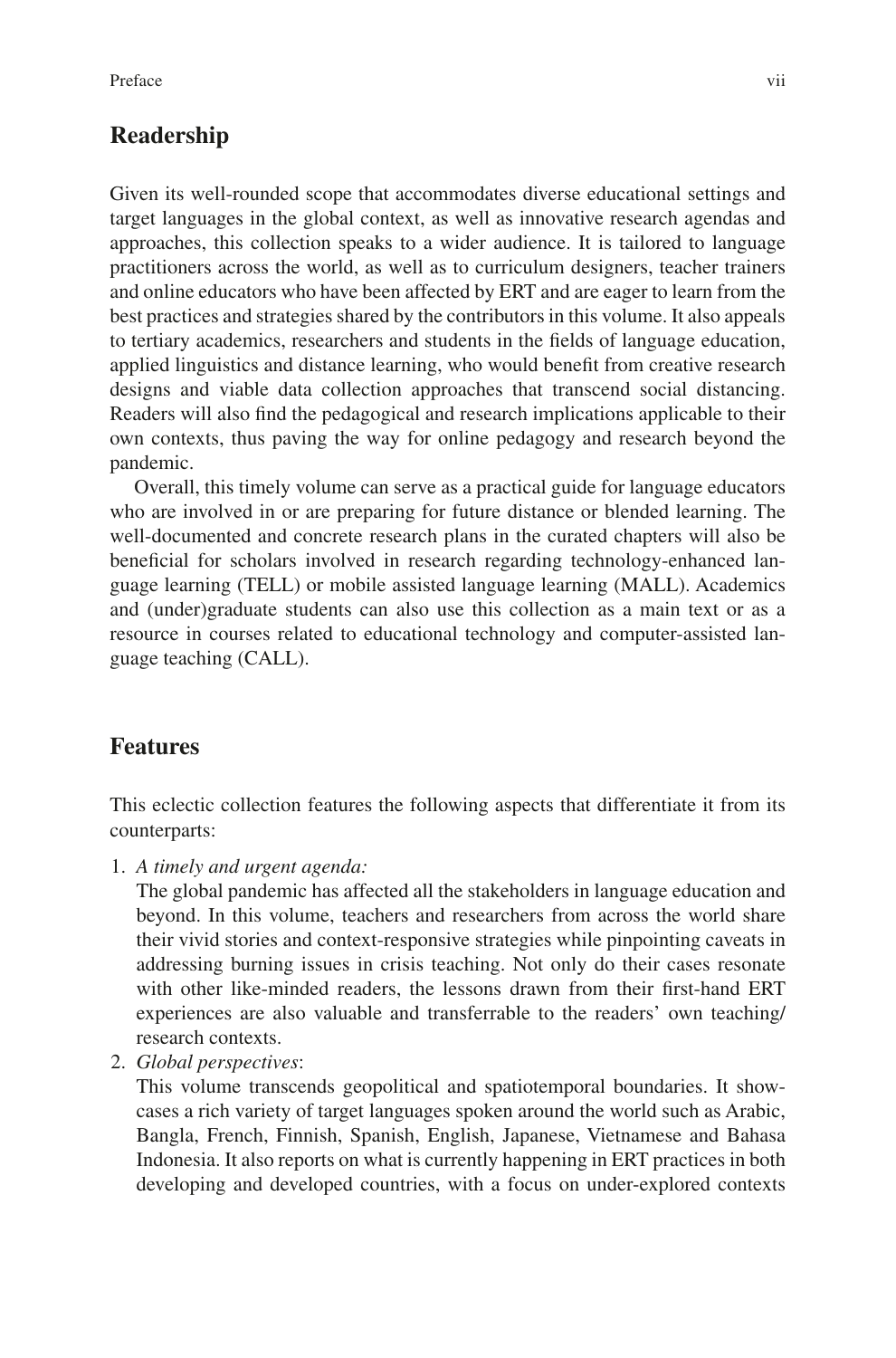such as Puerto Rico, Kazakhstan, the Philippines, Ukraine, Colombia and Bangladesh. Thus, it whets the international appetite.

3. *Diverse educational settings and topics*:

The curated chapters in this edited volume encompass culturally/linguistically diverse backgrounds and teaching/research at various educational settings, ranging from K-12 to university, and from the urban to remote regions. Specifcally, it zeros in on low socioeconomic contexts in which access to the internet and facilities that are integral to remote teaching and learning are not available. Therefore, a true representation of what is occurring in the pandemic world has been attempted. Numerous contemporary topics are also tailored to the various needs and interests of all the affected stakeholders, such as online teaching practicum, online professional development, auto- and virtual ethnography, case studies and mixed methods research.

4. *A balance of research and practice*:

This well-rounded collection of both pedagogical and research pieces is welcomed by teachers and researchers alike. Both seasoned and emerging researchers and classroom teachers have joined forces to share their ERT trajectories and to shed light on innovative approaches to remote teaching and research. For example, how do practitioners utilise digital technologies to conduct online mentoring, modify study-abroad programmes and build virtual communities? Similarly, how do researchers think creatively to conduct ERT research from afar, such as social media research? This contributes to the pool of resources and handbooks for courses related to language-teaching methodologies, research methods in applied linguistics and technology-enhanced instruction.

5. *Accessible language and concrete examples*:

Given the practical orientation of the book, the language and structure are readerfriendly, frst-person voice and easy to follow. This work intends to engage preand in-service language teachers, as well as novice researchers who prefer a more accessible guide to a dry academic piece. While the chapters in the second half of the book are research-driven, there are ample illustrative examples and well-detailed implementation plans to enable readers to replicate these studies on their own. Each chapter begins with a clear roadmap that highlights the essence of its contents, and ends with food for thought that suggests the implications for future language teaching and research beyond ERT.

## **Rigour**

Admittedly, curating a large collection of 24 unique chapters and interweaving them seamlessly was no easy task for a single editor. To my pleasant surprise, the original call for chapters was enthusiastically answered by 85 submissions from around the world! This fervent expression of interest showed that this urgent topic resonated with the world's language teachers and researchers who had been deeply impacted by crisis teaching, and were eager to share what actually happened in their own ERT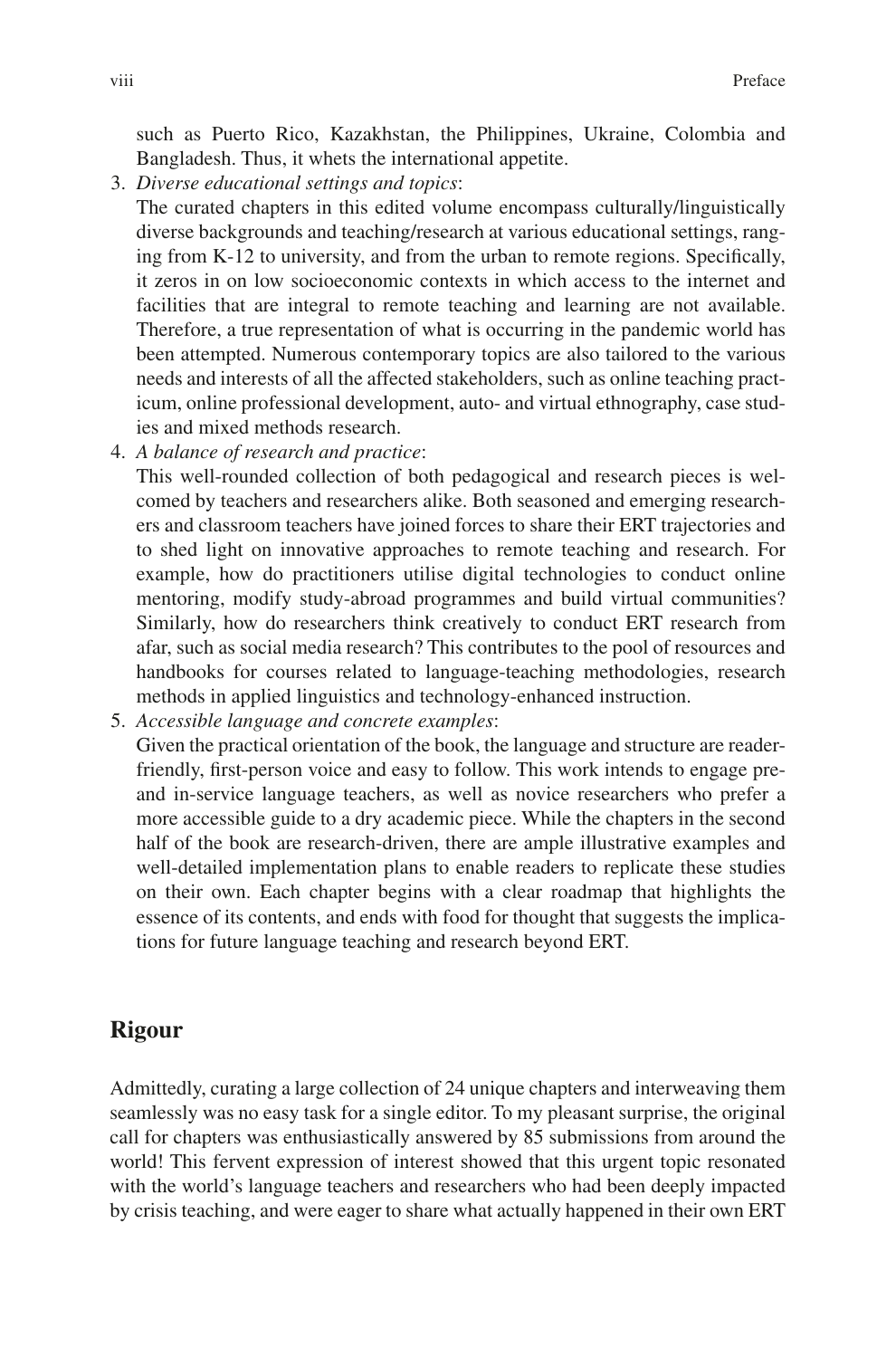practices, the challenges they encountered and the lessons learned, and how we all can grow as more resilient, creative and forward-thinking language educators during and after the pandemic.

Despite being intrigued by the wealth of the 85 topics that were submitted in the initial pool, I was fully aware that a more stringent approach was needed to streamline the volume by carefully selecting chapters that shared the same theme and were more suitable for the readership. After fnalising the chapter selection, I conducted my own editorial screening to provide feedback and suggestions for each chapter's author(s) and to invite them to revise their chapters. Knowing that the contributors would beneft greatly from 'pearls of wisdom' from their peers, I decided to undertake the second round of internal blind review. That is, authors working in the same thematic category (for example, *Case Study Research*) were invited to provide feedback in a blind peer review in which, reciprocally, they would receive feedback from their peer reviewers. This added another layer of quality assurance to each chapter, and enabled the contributors to not only include useful peer feedback when refning their chapters, but also be inspired by and learn from their colleagues' work. All the revised chapters were then sent to Springer's external review before the fnal round of revision.

This iterative, co-constructive and rigorous process further epitomises how a virtual community of practice can be built remotely in the context of a pandemic.

#### **Structure**

As expressed in the title, this edited volume balances research and practice. Language practitioners and researchers across continents have joined forces to share their stories and insights, while candidly highlighting the unforeseen challenges and caveats in ERT. Twenty-four of the selected chapters are thoughtfully categorised into *Teacher Voice* – geared more towards practitioners dealing with all aspects of crisis teaching and learning, and *Researcher Corner* – delving more into innovative research designs and approaches triggered by ERT. Chapters in both parts are also thematically organised around context-responsive, pedagogy-oriented and researchinformed topics that concern all the stakeholders.

Each chapter contains the following key sections:

- 1. *An abstract* summarises the essence of the chapter.
- 2. *Highlights* foreground the key chapter takeaways for the readers.
- 3. *The main body* presents the context of the chapter, provides a synthesised review of the literature (or theoretical framework), methodology (or research design), data presentation and discussion, implications, and a conclusion.
- 4. *Food for thought* offers hands-on recommendations and directions in advancing language teaching and research beyond ERT.
- 5. *A summary table* (in 'Teacher Voice') summarises the features of digital tools or online platforms mentioned in the chapter when available.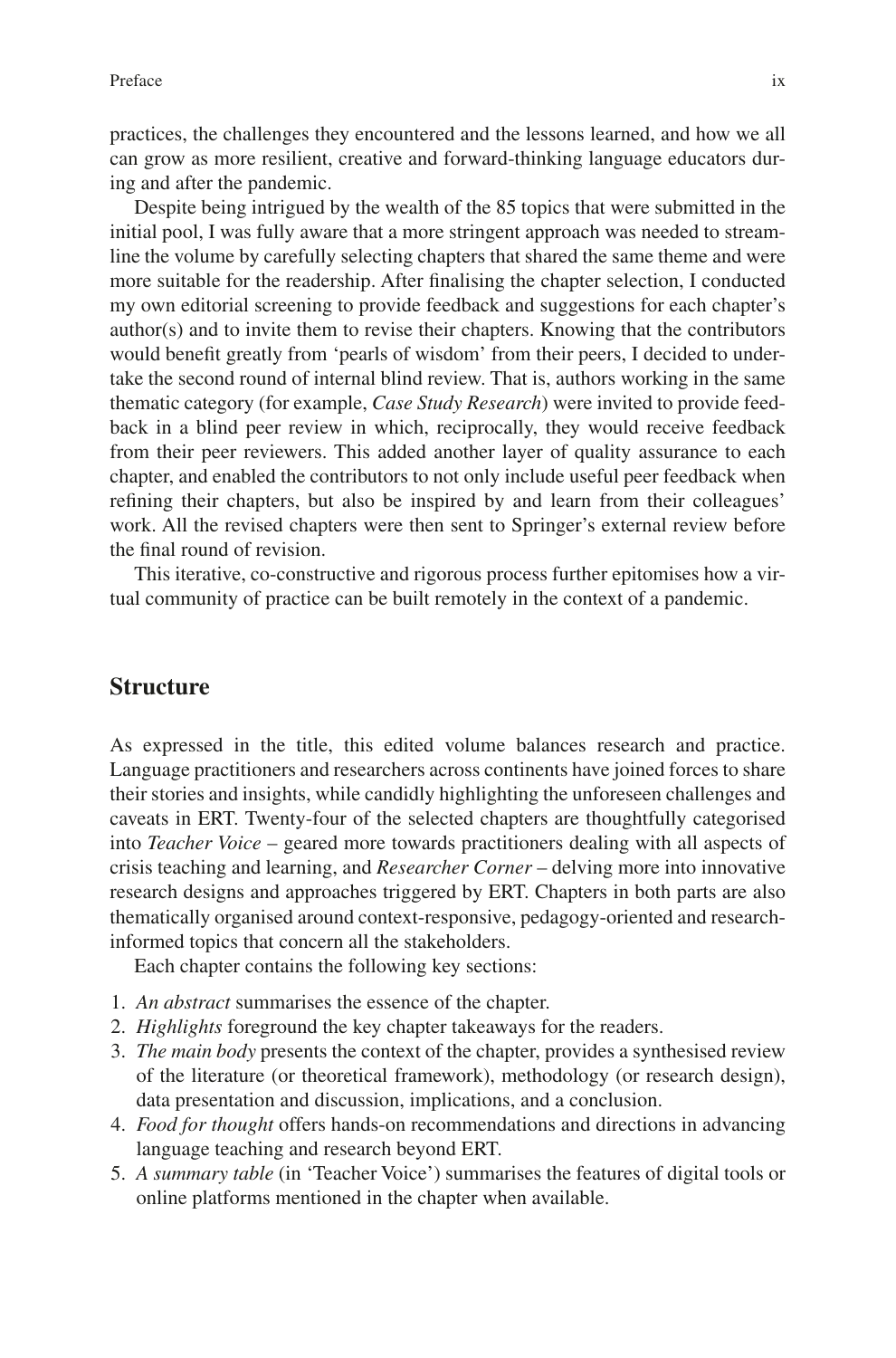### **Final Remark**

Although a dark cloud still hangs over us, every cloud has a silver lining. The DNA of this volume is to champion world language teaching and research and to celebrate all the fantastic works we have accomplished during ERT, paving the way for more sustainable and innovative pedagogy and research in the post-COVID era.

Julian

Perth, Australia Julian Chen May 2021

#### **References**

- Hodges, C., Moore, S., Lockee, B., Trust, T., & Bond, A. (2020, March 27). The difference between emergency remote teaching and online learning. *Educause Review*. [https://er.educause.edu/](https://er.educause.edu/articles/2020/3/the-difference-between-emergency-remote-teaching-and-online-learning) [articles/2020/3/the-difference-between-emergency-remote-teaching-and-online-learning](https://er.educause.edu/articles/2020/3/the-difference-between-emergency-remote-teaching-and-online-learning)
- McMurtrie, B. (2020, April 6). Students without laptops, instructors without internet: How struggling colleges move online during Covid-19. *The Chronicle of Higher Education*. [https://www.](https://www.chronicle.com/article/Students-Without-Laptops/248436/#.XoyH2pMlmFU.email) [chronicle.com/article/Students-Without-Laptops/248436/#.XoyH2pMlmFU.email](https://www.chronicle.com/article/Students-Without-Laptops/248436/#.XoyH2pMlmFU.email)
- Porumbescu, G. (2020, March 18). The digital divide leaves millions at a disadvantage during the coronavirus pandemic. *The Conversation*. [https://theconversation.com/](https://theconversation.com/the-digital-divide-leaves-millions-at-a-disadvantage-during-the-coronavirus-pandemic-133608) [the-digital-divide-leaves-millions-at-a-disadvantage-during-the-coronavirus-pandemic-133608](https://theconversation.com/the-digital-divide-leaves-millions-at-a-disadvantage-during-the-coronavirus-pandemic-133608)
- Richards, E. (2020, May 24). Coronavirus' online school is hard enough: What if you're still learning to speak English? *USA Today*. [https://www.usatoday.com/in-depth/news/education/2020/05/14/](https://www.usatoday.com/in-depth/news/education/2020/05/14/coronavirus-online-classes-school-closures-esl-students-learn-english/5178145002/) [coronavirus-online-classes-school-closures-esl-students-learn-english/5178145002/](https://www.usatoday.com/in-depth/news/education/2020/05/14/coronavirus-online-classes-school-closures-esl-students-learn-english/5178145002/)
- Schaffhauser, D. (2020, June 6). Educators feeling stressed, anxious, overwhelmed and capable. *THE Journal*. [https://thejournal.com/articles/2020/06/02/survey-teachers-feeling-stressed](https://thejournal.com/articles/2020/06/02/survey-teachers-feeling-stressed-anxious-overwhelmed-and-capable.aspx?admgarea=News1)[anxious-overwhelmed-and-capable.aspx?admgarea=News1](https://thejournal.com/articles/2020/06/02/survey-teachers-feeling-stressed-anxious-overwhelmed-and-capable.aspx?admgarea=News1)
- Tate, E. (2020, April 16). For educators, being 'always-on' during COVID-19 can lead to burnout. *EdSurge*. [https://www.edsurge.com/news/2020-04-16-for-educators-an-always-on-mentality](https://www.edsurge.com/news/2020-04-16-for-educators-an-always-on-mentality-during-covid-19-can-lead-to-burnout)[during-covid-19-can-lead-to-burnout](https://www.edsurge.com/news/2020-04-16-for-educators-an-always-on-mentality-during-covid-19-can-lead-to-burnout)
- Zimmerman, J. (2020, March 10). Coronavirus and the Great Online-Learning Experiment. *The Chronicle of Higher Education.* [https://www.chronicle.com/article/](https://www.chronicle.com/article/coronavirus-and-the-great-online-learning-experiment/) [coronavirus-and-the-great-online-learning-experiment/](https://www.chronicle.com/article/coronavirus-and-the-great-online-learning-experiment/)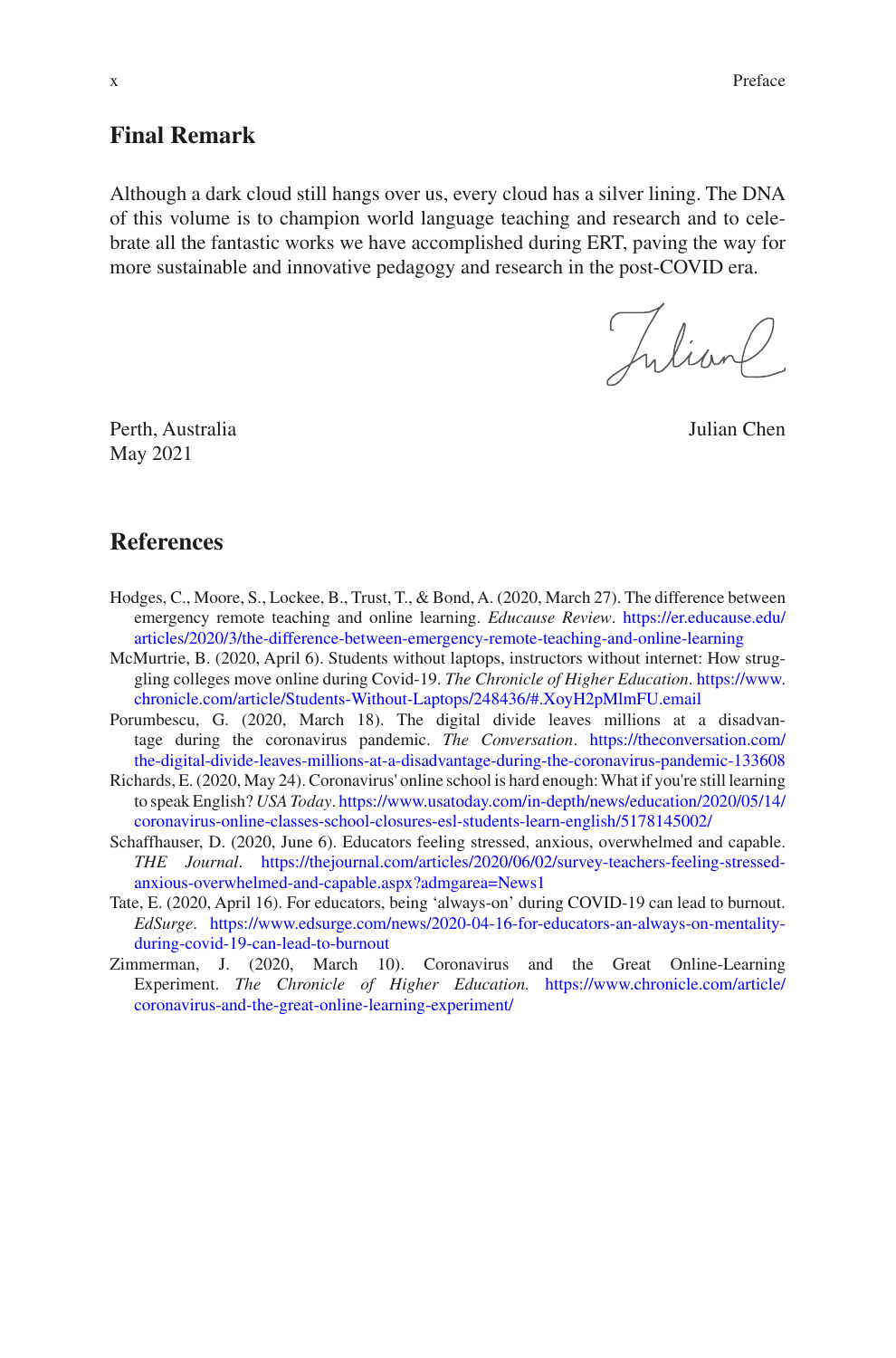# **Editor's Notes**

To ease readers into this volume, my editor's notes below serve as a reading guide that spotlights the essence of each chapter, whilst weaving together salient themes and take-away lessons across the 24 curated chapters. I hope readers will fnd pearls of wisdom in these vivid, frst-hand ERT stories, shared by world language educators and scholars amid the global pandemic that hit us all hard in the beginning of 2020.

#### **Teacher Voice**

This volume starts by making language educators' voices heard (loudly and clearly) from the *stakeholder perspectives*. Setting the stage for the entire volume, the frst two chapters open a window for us to examine what is actually happening in global crisis teaching and how the impacted stakeholders perceive its repercussions for the ecology of classroom teaching, teachers' well-being and local infrastructure that have been challenged by ERT.

In Chapter ["Language Teaching in Times of COVID-19: The Emotional](https://doi.org/10.1007/978-3-030-84067-9_1)  [Rollercoaster of Lockdown"](https://doi.org/10.1007/978-3-030-84067-9_1), *Christine Appel* and *Jackie Robbins* take us back to when the global lockdown began in March 2020 and how language teachers and students located in Catalunya, Spain, as well as in other parts of the world, coped with this sudden and drastic shift to remote teaching. Drawn from the responses from online teachers  $(n=64)$  and students  $(n=307)$ , their large-scale survey results reveal an area that is relatively overlooked in the literature, namely teacher emotion research. The authors also point out how programme coordinators can support language teachers more effectively by considering their emotional states and wellbeing, which subsequently affect the students. This consideration would help coordinators to make informed decisions regarding empowering staff during their on-going professional development, not only during the lockdown but also in the post-COVID stage. Chapter "[Infrastructure, Literacy and Communication: The](https://doi.org/10.1007/978-3-030-84067-9_2)  [Challenges of Emergency Remote Teaching in a University in Japan](https://doi.org/10.1007/978-3-030-84067-9_2)", by *Todd*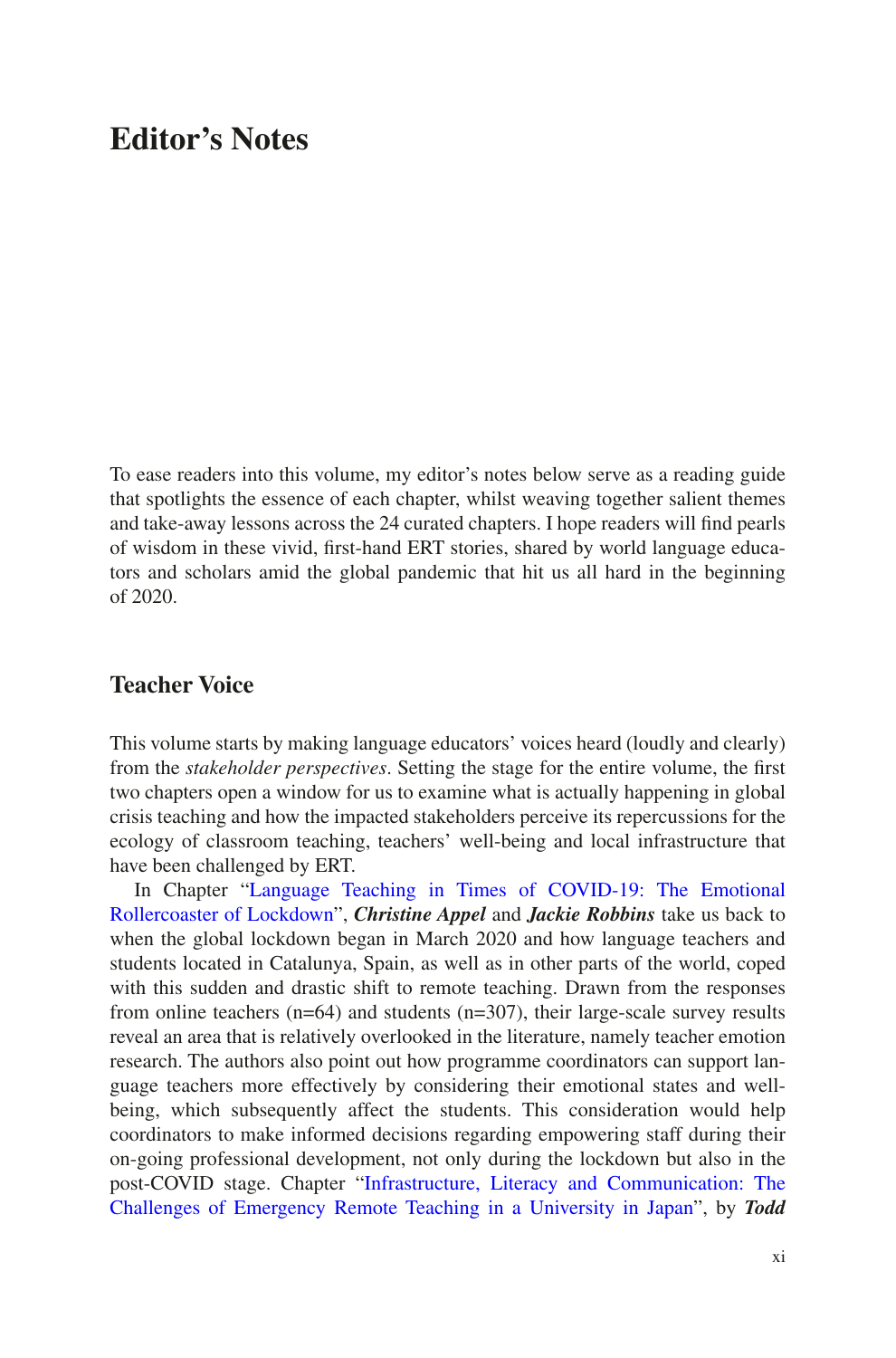*James Allen*, re-examines the status quo in Japan regarding how the higher education sector copes with ERT. As an expatriate academic teaching English at a Japanese university, he candidly reveals the stark mismatch between our stereotype of the 'technology giant' and, surprisingly, Japan's lack of technological capacity to implement crisis teaching. Through the lens of his critical observation and evaluation, we witness how stakeholders (university academics, administrators and students) struggled with the rapid shift to ERT from classroom teaching due to the defcient IT infrastructure and literacy, coupled with inadequate communication and support. Stress, confusion and anxiety were exacerbated in the aftermath of ERT. Nonetheless, both chapters also shed light on the opportunities that ERT provides for trialling various new digital tools and fostering technology literacy in online language teaching and learning.

One of the most talked about aspects in the context of ERT, *online professional development and virtual community of practice,* is also highlighted in Teacher Voice. Three compelling and heartfelt stories shared by English teachers and professors in Indonesia and Columbia remind us of who we are as adaptable and endeavouring language-teaching professionals. In Chapter "[Teachers' Instructions and](https://doi.org/10.1007/978-3-030-84067-9_3)  [Online Professional Development During Emergency Remote Teaching in](https://doi.org/10.1007/978-3-030-84067-9_3)  [Indonesia"](https://doi.org/10.1007/978-3-030-84067-9_3), *Hanna Sundari, Susianti Rosalina* and *Lalu Handi Rizal* recount how they sought all forms of professional development (PD) opportunities in the wake of the pandemic. Despite teaching in different settings (university and high school), they initiated online PD webinars and activities, while sharing resources with other fellow teachers in order to help them upskill their online teaching. High levels of creativity and online engagement permeated their virtual communities of practice, supported by multimodal technologies such as social media (WhatsApp, Instagram and Facebook), ICT-based platforms (*PembaTIK)* and digital games (Kahoot! and Quizizz). Similarly, Chapter ["Surviving ERT: How an Online Professional Learning](https://doi.org/10.1007/978-3-030-84067-9_4)  [Community Empowered Teachers During the Covid-19 School Lockdown in](https://doi.org/10.1007/978-3-030-84067-9_4)  [Indonesia"](https://doi.org/10.1007/978-3-030-84067-9_4) illustrates that Indonesian English teachers were at the forefront with their PD when facing challenges in ERT! *Maya Defanty, Kate Wilson* and *Dadan* portray how a professional group of Indonesian English teachers built a tight-knit community of practice via WhatsApp. It is impressive to see that members of this supportive community joined forces in publishing practitioner-oriented outputs in order to disseminate and share them with fellow teachers who were in urgent need of best practices in ERT. They are defnitely a force to be reckoned with.

Alignment with this PD movement and building virtual communities is also evidenced in Latin America. In Chapter ["Transforming from Off-liners to On-liners:](https://doi.org/10.1007/978-3-030-84067-9_5)  [Voices from Foreign Language Professors in Colombia](https://doi.org/10.1007/978-3-030-84067-9_5)", *Kathleen A. Corrales* and *Lourdes Rey-Paba* make a strong case for a group of university professors in Colombia who rose to the occasion in ERT despite their lack of experience in online teaching. Through a supportive and empathetic online PD program, they unlearned and relearned pedagogical, technological and affective aspects of remote teaching while capitalising on a wide variety of digital tools, such as Google Classroom, ShowMore and Flipgrid, to facilitate remote teaching and optimise student learning. Most importantly, both authors draw our attention to the challenges commonly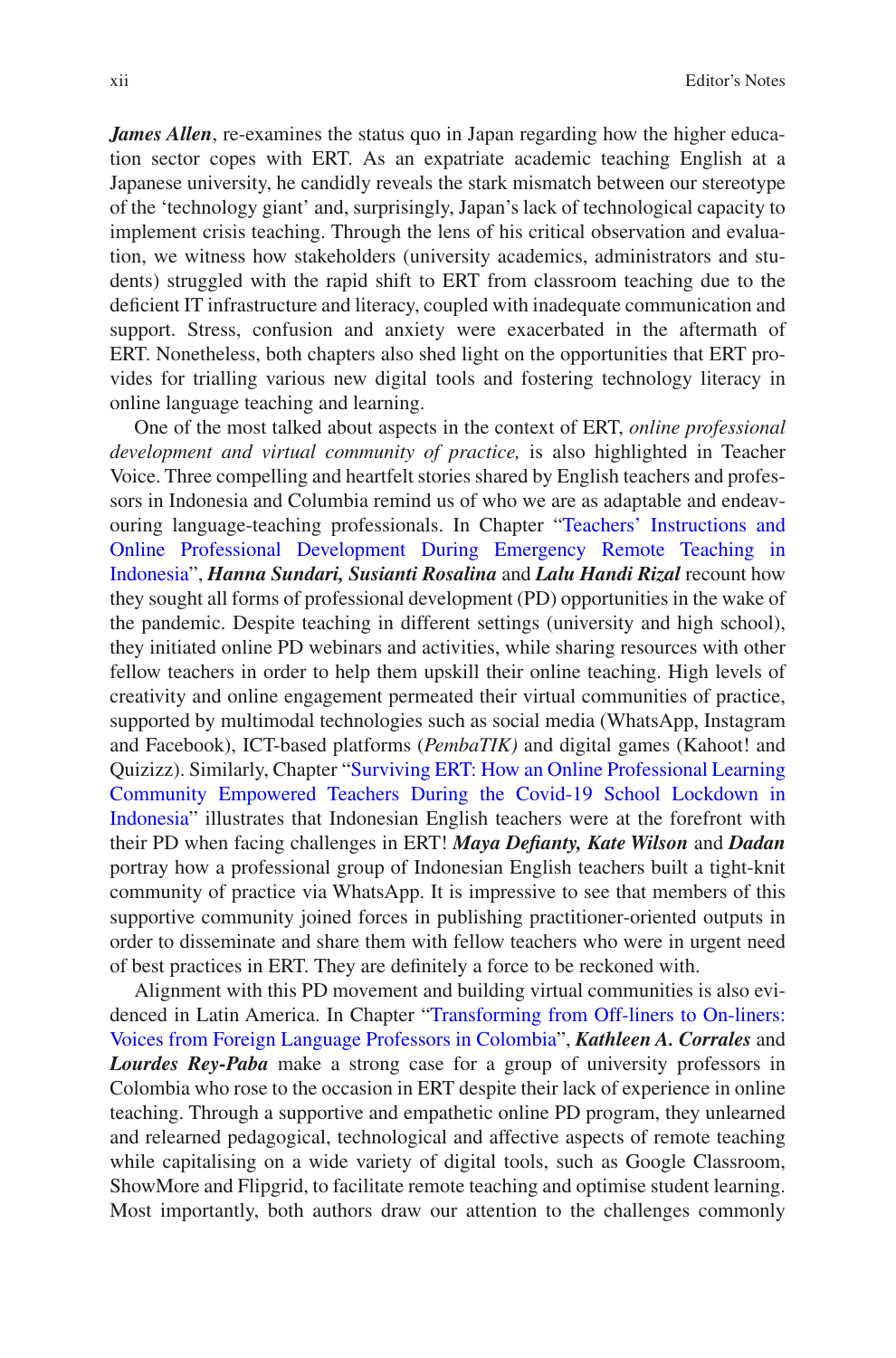faced in a developing country, such as no or unstable access to the internet, or limited electronical devices being available in remote regions, which aggravated the challenges associated with remote teaching and learning during the most diffcult of times.

Another salient theme integral to ERT is *teacher identity and agency.* Chapter ["Emergency Remote Teaching in the Kazakhstan Context: Deprofessionalization of](https://doi.org/10.1007/978-3-030-84067-9_6)  [Teacher Identity](https://doi.org/10.1007/978-3-030-84067-9_6)" opens our eyes to how ERT played out in another context that is less explored in the literature, Kazakhstan, a post-Soviet developing country. Readers can only imagine the hurdles and barriers Kazakh teachers and students have experienced during this diffcult time given the limited resources, and the unrealistic expectations of and lack of support from the parents and governments. By employing grounded theory and co-constructed positionality, *Kamila Kozhabayeva* and *Nettie Boivin* equitably reveal the multifaceted complexities of geopolitical, institutional and sociocultural tensions in Kazakhstan, which further jeopardised teachers' emotions, well-being and identities during the pandemic. Despite all the constraints and diffculties, readers will fnd solace in some of the Kazakh teachers' proactive approaches in exploring various technological and pedagogical solutions to resolve issues. There is no doubt that more teacher PD training in ICT and open communication will play a paramount role in '(re)professionalising' teacher identity and effcacy. By adopting the interesting lens of employability capital, in Chapter "[Vietnamese Pre-service Teachers' Perceived Development of](https://doi.org/10.1007/978-3-030-84067-9_7)  [Employability Capital in Synchronous Learning Amidst the Pandemic"](https://doi.org/10.1007/978-3-030-84067-9_7), *Ngoc Tung Vu*, *Hoa Hoang* and *Thao Nguyen* focus on how pre-service English teachers in Vietnam perceived their employability during synchronised online learning (SOL) triggered by COVID-19. Surprisingly, their survey results indicated the strong career aspirations of these pre-service teachers, which were linked positively to their psychological, social and cultural capitals. This positive fnding also brings a breath of fresh air to ERT, as these Vietnamese teacher trainees capitalised on SOL to strengthen their employability capital (for example, their job-related knowledge and skills), thus promoting greater investment in their identity capital for future career pursuits beyond ERT.

One of the most frequently asked questions amidst the pandemic was how language teaching practicum or study exchange programmes broke through the global lockdowns and border closures. We fnd some innovative solutions to *online practicum and virtual study programmes* in the next two chapters. Chapter ["The Adaptation](https://doi.org/10.1007/978-3-030-84067-9_8)  [of Action Research into Online Practicum in Unprecedented Times: Opportunities](https://doi.org/10.1007/978-3-030-84067-9_8)  [and Constraints"](https://doi.org/10.1007/978-3-030-84067-9_8), by *Müzeyyen Nazlı Güngör,* reveals how an initial English language teacher education (IELTE) programme in Turkey beat the odds by using online action research as a model, supported by technology-enhanced pedagogy, to continue the practicum remotely in the wake of COVID-19. We see how student teachers were still able to analyse live-streamed and video-based lesson materials, and to observe their mentor teachers' remote teaching, debrief with their supervisors via Skype or WhatsApp calls, refect critically on their own online lesson plans, and carefully evaluate the appropriate digital tools, such as Educandy and Animaker, to engage online learning. This sheds a positive light on the future implementation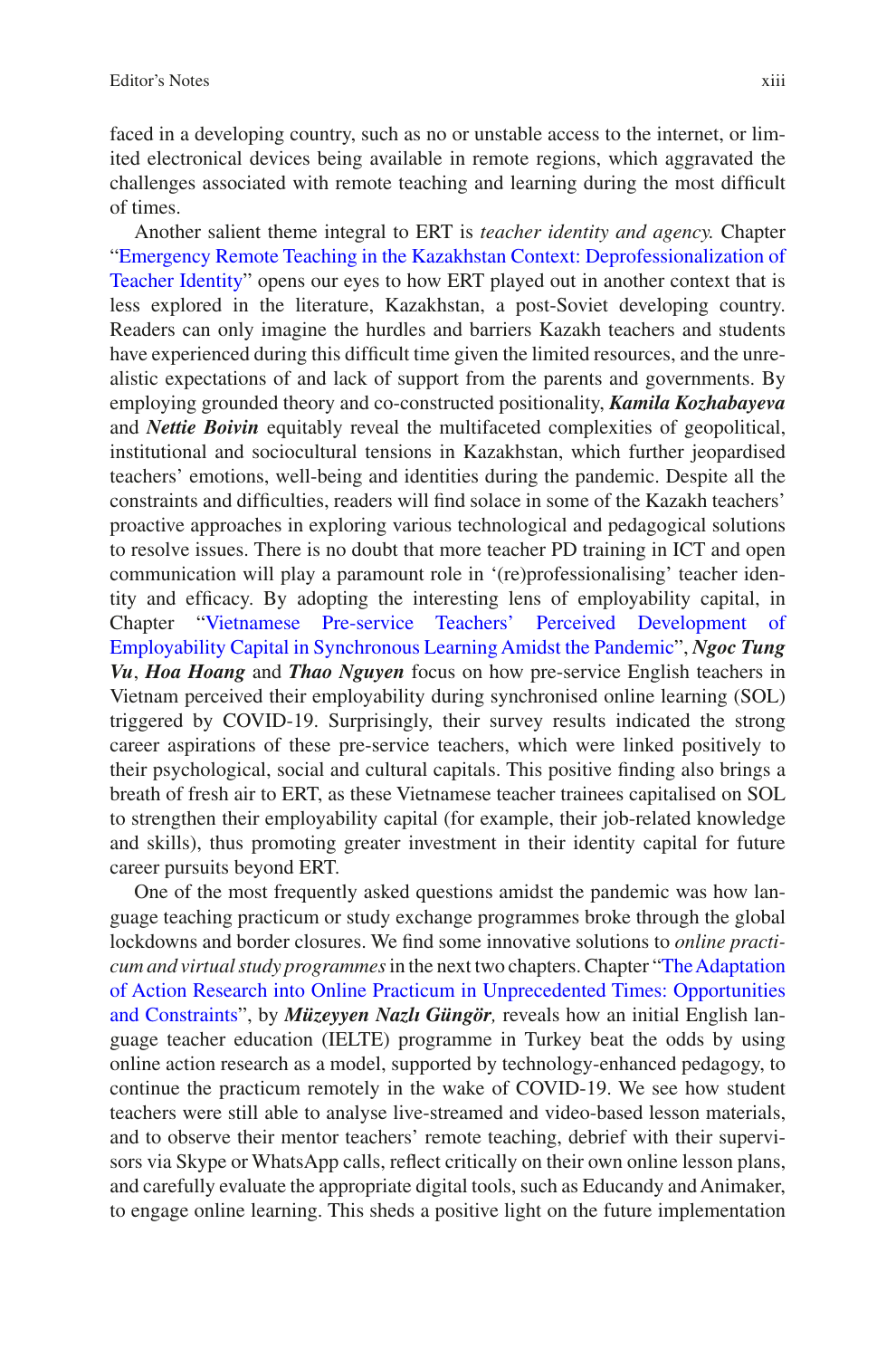of online practicum when facing a crisis such as COVID-19. In a similar vein, in Chapter "[French Language Studies in New Caledonia despite COVID-19: The](https://doi.org/10.1007/978-3-030-84067-9_9)  [Emergency Response Move from In-Country to Virtual Program](https://doi.org/10.1007/978-3-030-84067-9_9)", *Beate Mueller* and *Susan Oguro* share an inspiring story about how they turned a 3-week intensive programme for Australian students to study French in New Caledonia into a virtual study-abroad programme in response to the global lockdowns. Programme coordinators and teachers were able to recoup and creatively morph the programme in the remote-teaching space while ensuring that the ethos of the study-abroad programme, which was an immersive cultural experience, was safeguarded. This was made possible via a synergy of the best practices in viable online platforms (such as Zoom and Facebook Messenger) and multimodal tools (such as LearningApps.Org) to enable transformative collaboration, to build a virtual community to enhance the teachers' presence and interactions, and to include local experts in New Caledonia to maximise the rich target culture/history experience. This is another vivid example of language teachers' adaptability, resilience and innovation to combat the challenges posed by ERT.

The fnal three chapters in Teacher Voice shift the lens back to *language learners* and the *adaptive pedagogy* that was developed to serve them during the unprecedented times*.* In Chapter ["Implications of a Sudden Shift Online: The Experiences](https://doi.org/10.1007/978-3-030-84067-9_10)  [of English Education Students' Studying Online for the First-Time During](https://doi.org/10.1007/978-3-030-84067-9_10)  [COVID-19 Pandemic in Japan"](https://doi.org/10.1007/978-3-030-84067-9_10), *Jean Kim* echoes Chapter ["Infrastructure, Literacy](https://doi.org/10.1007/978-3-030-84067-9_2)  [and Communication: The Challenges of Emergency Remote Teaching in a](https://doi.org/10.1007/978-3-030-84067-9_2)  [University in Japan"](https://doi.org/10.1007/978-3-030-84067-9_2) (*Todd Allen*) that online education and infrastructure in Japan surprisingly lag behind other developed countries. The abrupt shift to ERT has consequently derailed the long-held teacher-centred, classroom-based instruction, leaving both Japanese teachers and students unprepared for remote crisis teaching that demands IT literacy skills and student-driven pedagogy. Despite their initially negative attitudes towards ERT, Japanese EFL students were pleasantly surprised to learn that both their English profciency and IT skills had improved in leaps and bounds due to their teacher's sound understanding of technology-enhanced pedagogy (community of inquiry) to optimise teaching, and the social and cognitive presence in online education. The next chapter tells a compelling story about how crisis teaching unfolded in the Philippines. Similar to the ERT phenomenon in other developing countries such as Colombia (Chapter ["Transforming from Off-Liners to](https://doi.org/10.1007/978-3-030-84067-9_5)  [On-Liners: Voices from Foreign Language Professors in Colombia](https://doi.org/10.1007/978-3-030-84067-9_5)") and Kazakhstan (Chapter "[Emergency Remote Teaching in the Kazakhstan Context:](https://doi.org/10.1007/978-3-030-84067-9_6)  [Deprofessionalization of Teacher Identity"](https://doi.org/10.1007/978-3-030-84067-9_6)), Chapter "[Online Instruction as a New](https://doi.org/10.1007/978-3-030-84067-9_11)  [Learning Territory for a Filipinized Critical Language Pedagogy: From the Era of](https://doi.org/10.1007/978-3-030-84067-9_11)  [Pandemic Onward"](https://doi.org/10.1007/978-3-030-84067-9_11) uncovers that ERT also magnified the underlying issue of unequal access to IT technology and resources in the current Philippine education system. Despite diffculties with infrastructure, *Juland Dayo Salayo* innovatively adopted critical language pedagogy and user-friendly platforms such as Google Meet and Zoom to overcome the barriers while promoting online engagement. His high school students were able to voice their critical views and raise awareness of social conscience during ERT, leading to their action plans to address real-world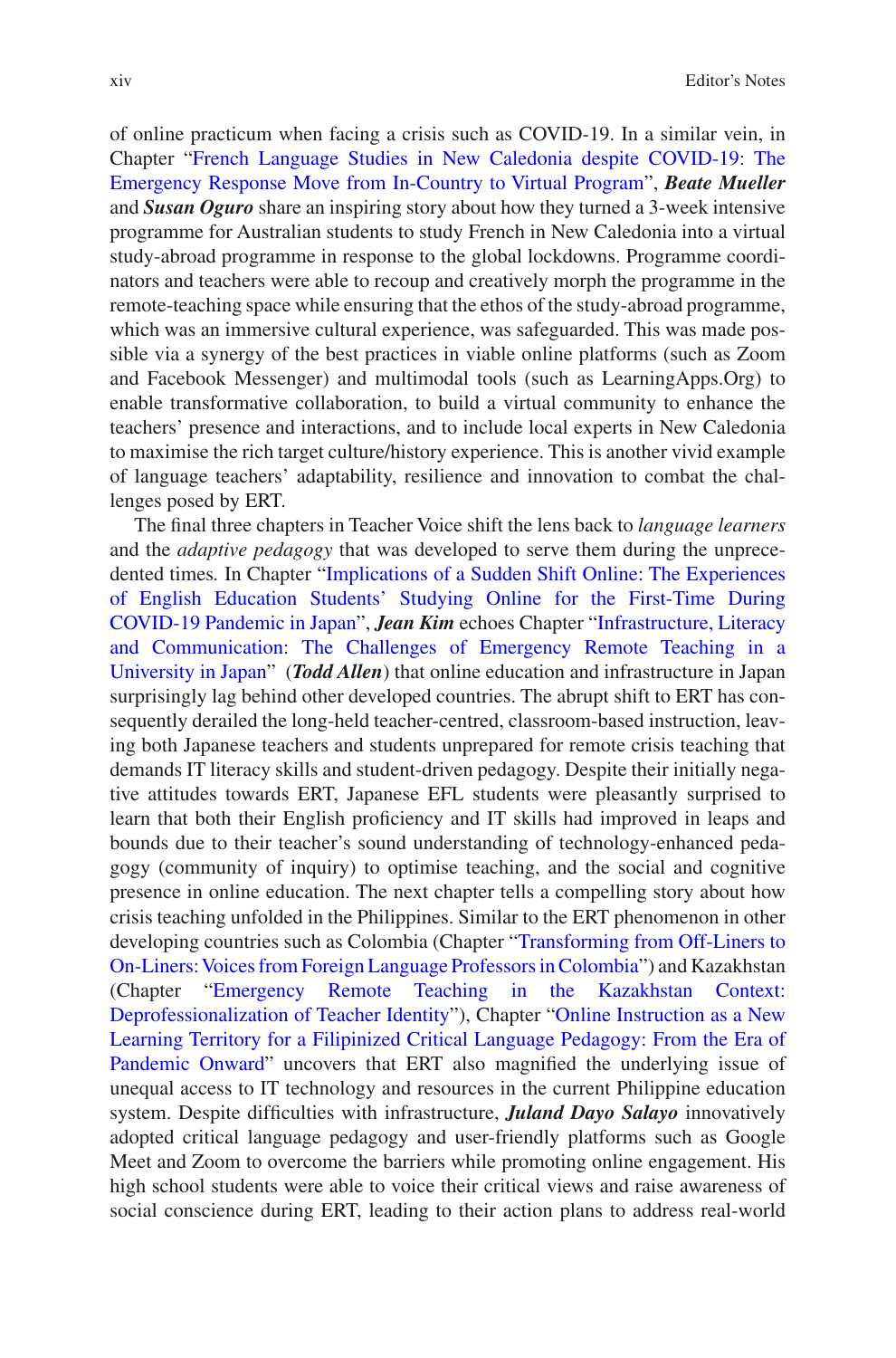issues such as 'equal rights to education and social justice' and 'youth, women and senior citizens'.

The fnal chapter, ["Fostering Interaction and Motivation in EFL Live Virtual](https://doi.org/10.1007/978-3-030-84067-9_12)  [Classes at University](https://doi.org/10.1007/978-3-030-84067-9_12)", highlights the great extent to which digital tools can be utilised to support EFL university students in Argentina amid ERT, arguing that learners' motivation and interactions with their peers, content materials and instructors should not be compromised during crisis teaching. Informed by the selfdetermination theory and strategies for promoting learner motivation, *Ana Cecilia Cad, Claudia Alejandra Spataro* and *Paul Alexis Carrera* demonstrate how these essential elements can be integrated into online course design, sustained by both synchronous and asynchronous tools such as Educaplay and Quizizz.

These inspiring cases are strong evidence that language teachers could still transform student learning via adaptive pedagogy and viable technology, even during the pandemic.

#### **Researcher Corner**

The second half of this volume directs our attention to how language researchers around the world tapped into innovative ways of gathering and analysing data remotely, or put their own spin on standard research designs during the global lockdowns. The frst four chapters usher us into a fascinating domain that has attracted growing attention in the felds of applied linguistics and language education, namely *ethnographic research*. Here we see two unique types of ethnography, *autoethnography and virtual ethnography,* spawned from ERT during these unprecedented times*.*

In Chapter "[Teacher Emotion in Emergency Online Teaching: Ecstasies and](https://doi.org/10.1007/978-3-030-84067-9_13)  [Agonies](https://doi.org/10.1007/978-3-030-84067-9_13)", *Maggie McAlinden* and *Toni Dobinson* transport us back to where it all started when COVID-19 hit us hard at the beginning of 2020. By employing autoethnography as a research approach, both authors provide candid verbatim accounts of grappling with ERT and its impact on teacher emotion, anxiety and well-being, thus unveiling 'the elephant in the room' that deserves more research attention in the literature (also see Chapters "[Language Teaching in Times of COVID-19: The](https://doi.org/10.1007/978-3-030-84067-9_1)  [Emotional Rollercoaster of Lockdown"](https://doi.org/10.1007/978-3-030-84067-9_1) and "[Emergency Remote Teaching in the](https://doi.org/10.1007/978-3-030-84067-9_6)  [Kazakhstan Context: Deprofessionalization of Teacher Identity](https://doi.org/10.1007/978-3-030-84067-9_6)"). The hallmark of ethnography, thick description, is strengthened by the emotional appraisal and multimodal semiotic analyses of rich data, triangulated from their real-time session recordings, side chats and unit evaluation reports. Their great sense of humour and critical refections are a breath of fresh air that helped them to battle and transcend ERT. Credit also goes to the authors' two lovely pets, Arizona the cat and Yallah the beagle, making the reading even more enjoyable. Following suit, *Katherine Morales, Gabriel Romaguera* and *Edward Contreras* conducted autoethnographic research as a trio to paint a fuller picture of how ERT takes place in Puerto Rico, a US territory that had been ravaged by hurricanes and earthquakes, followed by the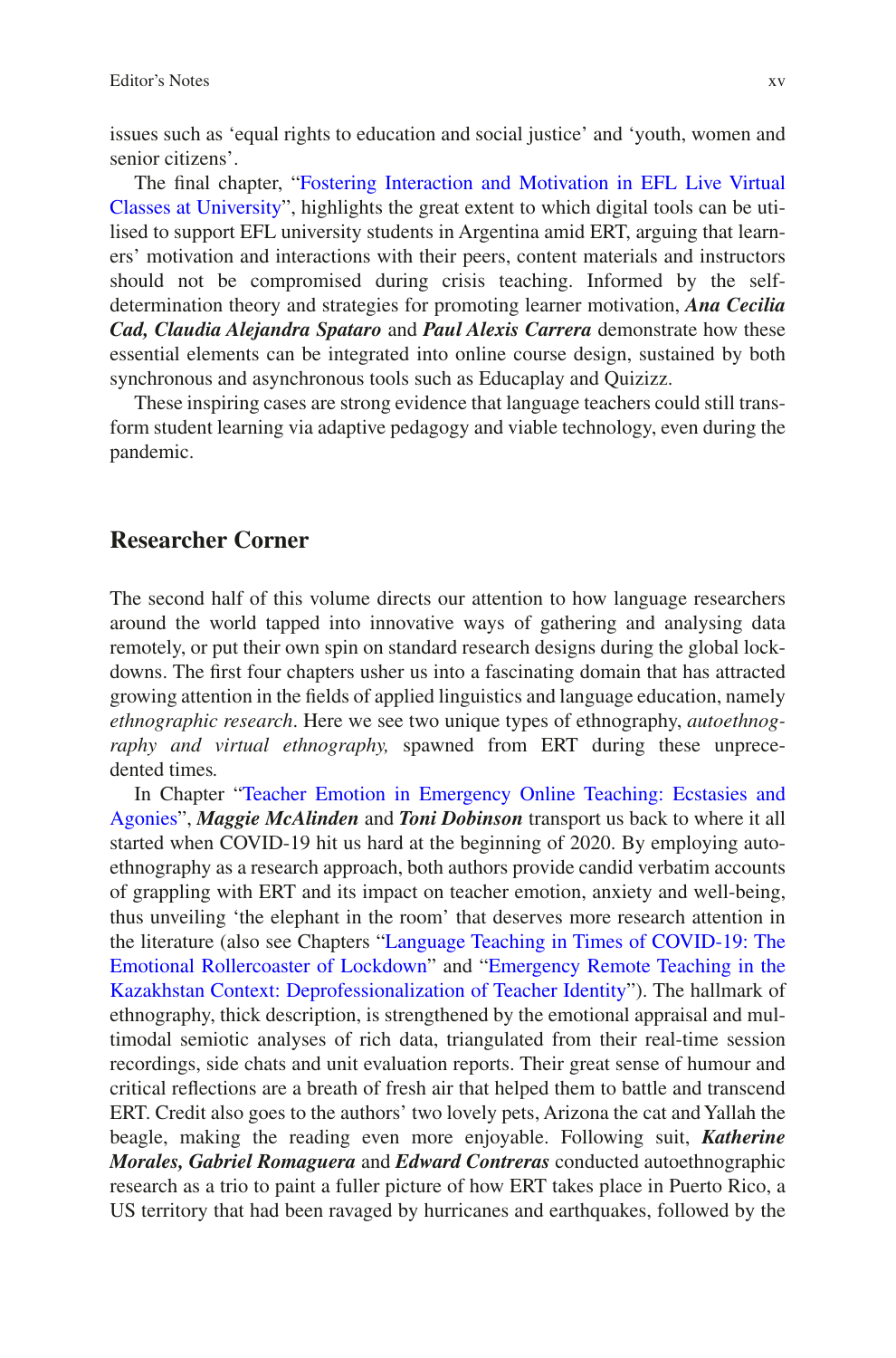global pandemic. Their heartfelt thick descriptions shed light on the hurdles in crisis teaching, which are exacerbated by poor IT infrastructure (see Chapters ["Infrastructure, Literacy and Communication: The Challenges of Emergency](https://doi.org/10.1007/978-3-030-84067-9_2)  [Remote Teaching in a University in Japan"](https://doi.org/10.1007/978-3-030-84067-9_2) and "[Implications of a Sudden Shift](https://doi.org/10.1007/978-3-030-84067-9_10)  [Online: The Experiences of English Education Students' Studying Online for the](https://doi.org/10.1007/978-3-030-84067-9_10)  [First-Time During COVID-19 Pandemic in Japan](https://doi.org/10.1007/978-3-030-84067-9_10)" for cases in Japan) and unequal access to the internet, similar to the situations observed in other developing countries (see Chapters ["Transforming from Off-Liners to On-Liners: Voices from](https://doi.org/10.1007/978-3-030-84067-9_5)  [Foreign Language Professors in Colombia"](https://doi.org/10.1007/978-3-030-84067-9_5), ["Emergency Remote Teaching in the](https://doi.org/10.1007/978-3-030-84067-9_6)  [Kazakhstan Context: Deprofessionalization of Teacher Identity](https://doi.org/10.1007/978-3-030-84067-9_6)" and ["Online](https://doi.org/10.1007/978-3-030-84067-9_11)  [Instruction as a New Learning Territory for a Filipinized Critical Language](https://doi.org/10.1007/978-3-030-84067-9_11)  [Pedagogy: From the Era of Pandemic Onward](https://doi.org/10.1007/978-3-030-84067-9_11)"). Despite all the challenges, their refective autoethnographies helped them to make educated decisions when adapting pedagogy and evaluating technology that allowed for remote teaching and learning in their specifc context considering the low socioeconomic realities and needs of the students.

The next two chapters take a step further in illuminating how virtual (online) ethnographic research could be conducted during the pandemic. Chapter [""I Will](https://doi.org/10.1007/978-3-030-84067-9_15)  [Teach from the Heart": Teachers' Beliefs and Practices During an Emergency](https://doi.org/10.1007/978-3-030-84067-9_15)  [Remote Language Pedagogy in a Heritage Language School During the COVID-19](https://doi.org/10.1007/978-3-030-84067-9_15)  [Lockdown](https://doi.org/10.1007/978-3-030-84067-9_15)" explores the linguistic and cultural dimensions of a Finnish-immigrant, community-run heritage school in Canada by focusing on how volunteer teachers made sense of their ERT practices shaped by the teachers' beliefs, experiences, and collaborations with the parents and the community. *Anu Muhonen* demonstrates how she gathered virtual ethnographic data from her feld notes on observing remote Finnish language classes, teacher refections documented via Padlet, casual discussions and interviews. While ERT may pose challenges, we witness another successful case in this chapter, as the teachers established a strong bond with the parents and the Finnish community in order to continue supporting their heritage students. Remote teaching also brought this tight-knit heritage community closer, fostered teachers' ERT practices and developed new beliefs about community-driven, learner-oriented remote-teaching pedagogy. By the same ethnographic token, Chapter "[Emergency Remote Teaching \(ERT\) or Surveillance? Panopticism and](https://doi.org/10.1007/978-3-030-84067-9_16)  [Higher Education in Bangladesh](https://doi.org/10.1007/978-3-030-84067-9_16)" presents a compelling case of students' voices and reactions to ERT in the higher education sector in Bangladesh, another developing country that was impacted severely by the global pandemic due to the inadequate IT infrastructure and resources. By adopting a virtual ethnographic approach, *Shaila Sultana* illustrates how she remotely shadowed and observed the frst-hand online activities and posts made by Bangladeshi university students on various Facebook pages. The rich multimodal data, peppered with English, Bangla, Hindi, emoticons and symbols, was analysed using the transglossic framework. Given her online immersive engagement, she was able to pin down the metaphorical panopticism by unearthing the frustrations, emotions and anxieties the students experienced due to the surveillance imposed by the authorities during ERT.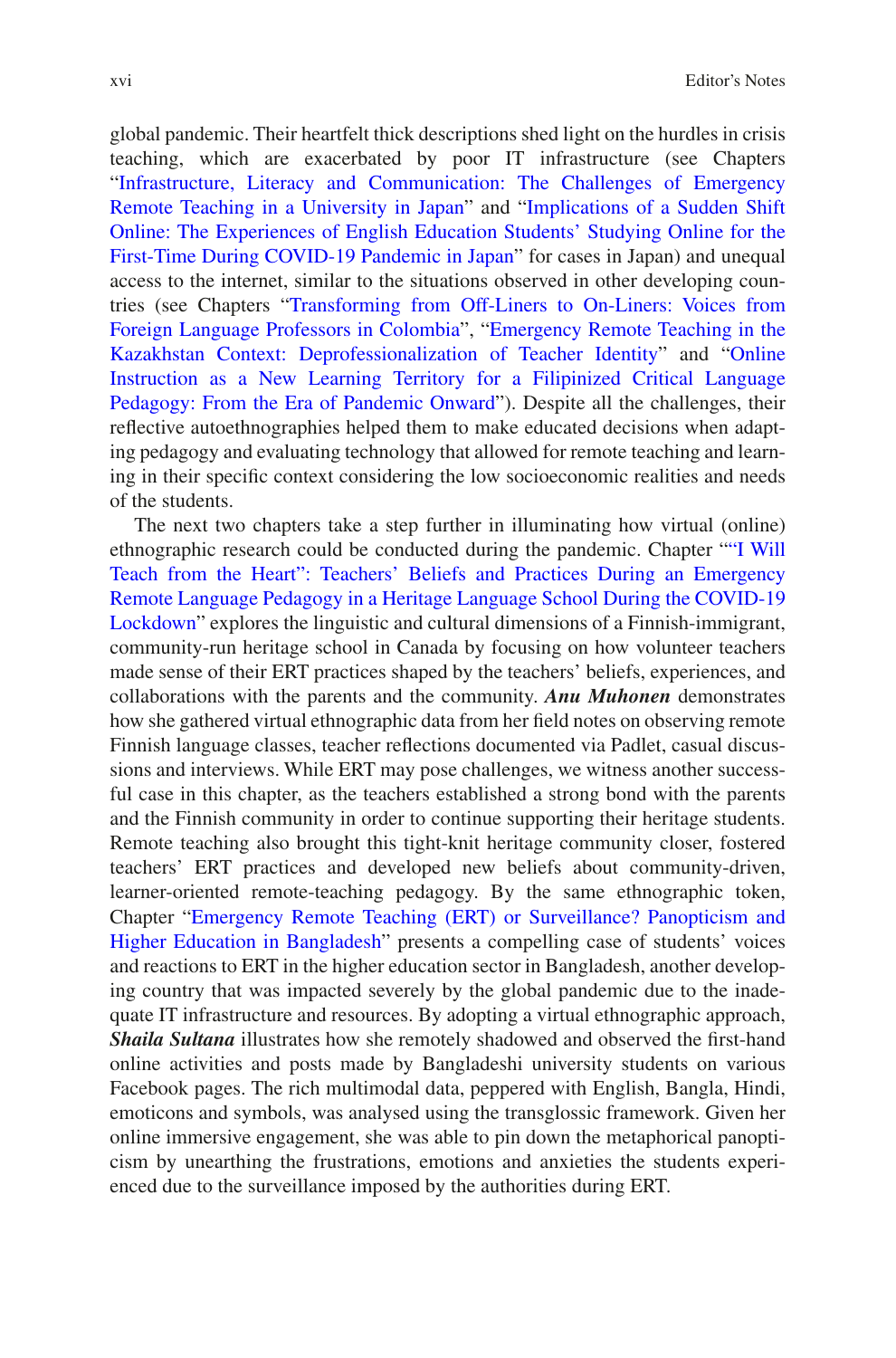In the absence of face-to-face peer contact, it is vital to discover both the positive and the negative impacts of social media on teachers' experiences during the pandemic crisis, and how they developed the resilience to not only survive, but thrive. However, little research has attempted to explore the wealth of social media data involving language teachers during ERT, and few attempts to investigate the discursive practices of online professional development communities have been made to determine how social media use alleviates teachers' affective, cognitive and socioemotional challenges. This motivated the inclusion of *social media research* in this volume.

In Chapter "[The Generative Affects of Social Media Scroll-Back Interviews: In](https://doi.org/10.1007/978-3-030-84067-9_17)  [Conversation with Spanish as a World Language Teachers During the COVID-19](https://doi.org/10.1007/978-3-030-84067-9_17)  [Lockdown in Australia"](https://doi.org/10.1007/978-3-030-84067-9_17), *Danielle H. Heinrichs* employs an innovative remote data collection approach, namely social media scroll-back interviews, to examine the affective aspects of Spanish language teachers in Australia during the global lockdowns. Rather than following a standard interview protocol, she creatively tapped into the teachers' Facebook posts, timeline activities and screen sharing as a mechanism to untangle the entanglements of their affects due to ERT. The author rightly shows that the social media scroll-back method opens up a new avenue for researchers to bypass social distancing, thus indicating its potential merit in remote research. Chapter ["Peer Capacity Building in Emergency Remote Teaching: Informal](https://doi.org/10.1007/978-3-030-84067-9_18)  [Language Teacher Professional Development on Twitter"](https://doi.org/10.1007/978-3-030-84067-9_18) illustrates how ERT research can be conducted remotely using another popular social media platform, Twitter. By undertaking a document analysis of original tweets generated by various professional teacher communities connected through hashtags (#), *Karin Vogt* discovered nuanced dimensions in peer-capacity building among language teachers in Germany in the wake of COVID-19. Despite the well-intentioned online community building to support teachers' professional development during ERT, topical tweet discussions focused primarily on pedagogical aspects such as digital tools, thus leaving teachers' emotions as the elephant in the room (also see Chapters ["Language Teaching in Times of COVID-19: The Emotional Rollercoaster of](https://doi.org/10.1007/978-3-030-84067-9_1)  [Lockdown](https://doi.org/10.1007/978-3-030-84067-9_1)", "[Emergency Remote Teaching in the Kazakhstan Context:](https://doi.org/10.1007/978-3-030-84067-9_6)  [Deprofessionalization of Teacher Identity"](https://doi.org/10.1007/978-3-030-84067-9_6) and "[Teacher Emotion in Emergency](https://doi.org/10.1007/978-3-030-84067-9_13)  [Online Teaching: Ecstasies and Agonies"](https://doi.org/10.1007/978-3-030-84067-9_13)). Again, this chapter foregrounds the relevance and viability of social media research that opens our eyes to uncharted territory.

The following three chapters bring us back to one of the most popular research designs in social sciences and applied linguistics, *case study research.* Chapter ["Individual and Institutional Responses to the Exigency of Online Teaching: A Case](https://doi.org/10.1007/978-3-030-84067-9_19)  [Study from Qatar"](https://doi.org/10.1007/978-3-030-84067-9_19), by *Mick King* and *Sedigh (Sid) Mohammadi*, presents a solid case of EFL college teachers' experiences of and reactions to ERT in Qatar, another unique context that deserves more research attention. Exploratory and interpretive in nature, the case study design is strengthened by the rich data gathered from multiple sources, ranging from documents (official emails sent by the administration) and surveys to focus group interviews with the teachers and management team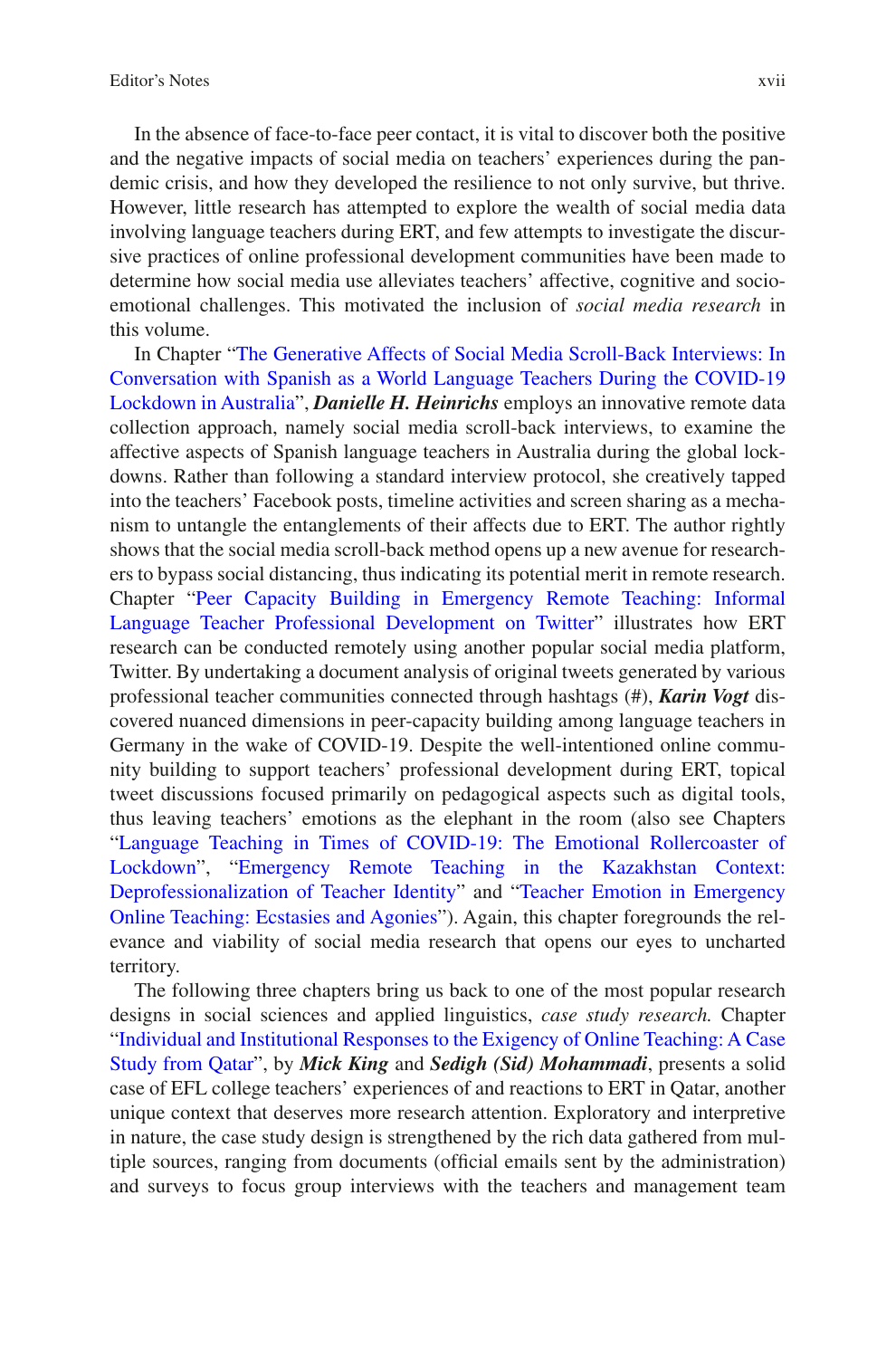throughout the pandemic. By adopting a thematic analysis of the triangulated data, the authors' fndings reveal salient themes regarding how EFL teachers reacted to ERT such as resilience, self-effcacy, professional development (Virtual Academy), collegiality and administrative support (Virtual Hub). These best practices can also be transferrable to other similar settings.

Chapter ["Pedagogical Insights into Emergency Remote Teaching: A Case Study](https://doi.org/10.1007/978-3-030-84067-9_20)  [of a Virtual Collaboration Project in the Turkish and Hungarian Pre-service Teacher](https://doi.org/10.1007/978-3-030-84067-9_20)  [Education Context](https://doi.org/10.1007/978-3-030-84067-9_20)" illuminates another interesting case in a telecollaboration project between Turkish and Hungarian pre-service EFL teacher programmes during the pandemic. This unique setting amid the crisis justifes the case selection criteria in this chapter. By employing an exploratory case study approach, *Işıl Günseli Kaçar* and *Imre Fekete* illustrate the implementation of pre-project planning, suitable online assessments, the selection of digital tools, viable mentoring supervision, and mutual engagement in project tasks in virtual exchanges. Despite social distancing preventing face-to-face connections in students' lives during the pandemic, the telecollaboration project shortened the virtual distance while offering both cohorts a gateway to co-construct new knowledge with their counterparts in technologyenhanced pedagogy and intercultural competence. Both the teacher researchers and the students were empowered and gained new understanding via this fruitful virtual exchange project amid the pandemic. Chapter ["A Multi-case Study of English](https://doi.org/10.1007/978-3-030-84067-9_21)  [Language Teachers in Vietnam in Emergency Remote Teaching Mediated by](https://doi.org/10.1007/978-3-030-84067-9_21)  [Technologies: A Sociocultural Perspective](https://doi.org/10.1007/978-3-030-84067-9_21)" takes us to Vietnam, and explores the ERT practices and beliefs of eight English language teachers with Vietnamese or English as an L1. Motivated by sociocultural theory, *Hanh Dinh* and *Thu Dao* adopt a multi-case study design to paint a fuller picture of the similarities and differences in the experiences of these EFL teachers within and across ERT settings. Their robust thematic analysis of teacher interviews (via Zoom) and authentic teaching materials reveal that ERT, albeit disruptive and challenging, has 'pushed' these teachers to self-regulate and re-construct their knowledge, approaches and strategies to engage in remote teaching, mediated by refective and revamped pedagogy and (a)synchronous digital platforms. These successful case studies prove that the sky is the limit.

As our world is becoming more complex, multifaceted and sometimes confusing, particularly during the global pandemic, relying on a single research method or approach, be it quantitative or qualitative, might not capture a holistic picture of the phenomenon being investigated. Hence, the fnal three chapters foreground the designs of *mixed methods research,* another popular type of research that is embraced by scholars across disciplines.

Chapter ["Exploring EFL Teachers' Technological Pedagogical Content](https://doi.org/10.1007/978-3-030-84067-9_22)  [Knowledge and Student Engagement in an Emergency Remote Teaching Context](https://doi.org/10.1007/978-3-030-84067-9_22)" examines how EFL teachers' technological pedagogical content knowledge (TPACK), informed by sociocultural theory, determined student engagement (SE) in a Saudi Arabian university during ERT. By adopting an explanatory sequential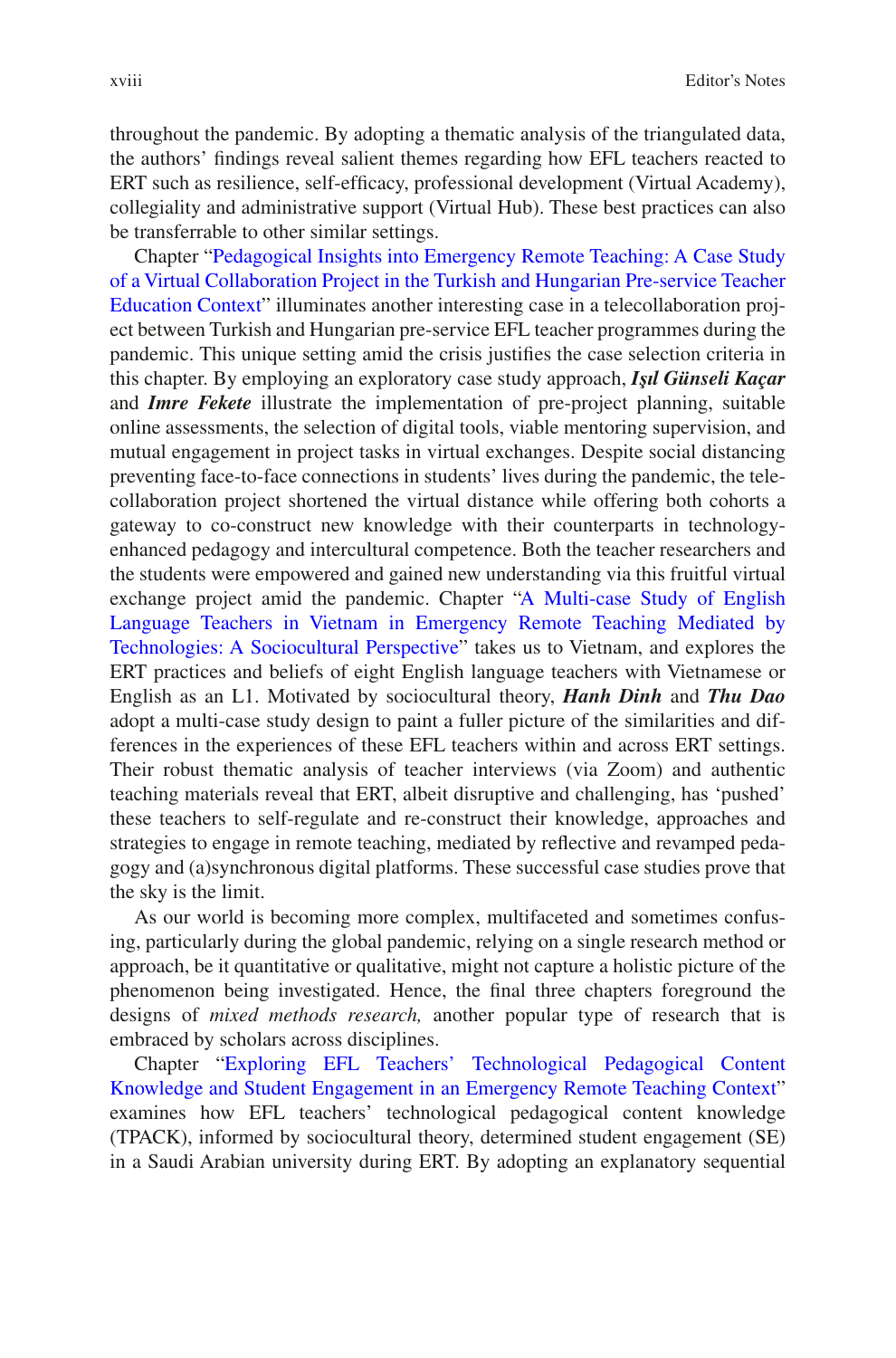mixed methods design, *Dian N. Marissa* and *Wedad Allahji* show how they gathered quantitative data (TPACK and SE questionnaires) that further informed the purposeful selection of participants in qualitative data (Zoom interviews and online artefacts and activities documented in Google Classroom), followed by rigorous data analyses such as a normality check and using Dedoose software to locate conficting evidence. The fndings highlight three key elements in teachers' pedagogical competence that eased the teachers' path into ERT and sustained SE, namely refexivity, adaptability and responsiveness. The authors' study sets a viable benchmark for how rigorous mixed methods research can be conducted remotely.

Chapter "[Listening to Student Voice to Improve the Quality of Emergency](https://doi.org/10.1007/978-3-030-84067-9_23)  [Remote Teaching"](https://doi.org/10.1007/978-3-030-84067-9_23) shifts the focus back to our students. Using students' voices as a conceptual framework, *Olga Yashenkova* examines how 549 EFL students at a Ukrainian university perceived their ERT experiences and the implications of using their voices to make a difference in current and future education. Unlike Chapter ["Exploring EFL Teachers' Technological Pedagogical Content Knowledge and](https://doi.org/10.1007/978-3-030-84067-9_22)  [Student Engagement in an Emergency Remote Teaching Context"](https://doi.org/10.1007/978-3-030-84067-9_22), a convergent mixed-methods design was adopted and triangulated from multiple data sources such as e-learning and institutional surveys, interviews, an authentic task and student feedback. The rich qualitative and quantitative data merge to reveal illuminative themes, indicating that Ukrainian students are ready and willing to embrace remote learning despite the constraints of poor internet access, the lack of soft skills, IT literacy and the teachers' attention to individual needs. These students' voices are defnitely valued and heard loudly, and can hopefully be fed back into a transformation of language education in Ukraine.

The last but defnitely not the least crucial chapter that concludes this volume presents a large-scale mixed methods study conducted in the European Union (EU) during the pandemic. *Ágnes Pál* and *Rita Koris* touch on a thought-provoking topic that every language teacher would like to know more about: How do we select viable alternative assessments in the context of ERT? In this regard, 177 university educators in the EU who were involved in the feld of language for specifc purposes (LSP) provided their perspectives of the types of assessment that are suitable for crisis teaching. By adopting a convergent mixed methods design (see Chapter ["Listening to Student Voice to Improve the Quality of Emergency Remote](https://doi.org/10.1007/978-3-030-84067-9_23)  [Teaching](https://doi.org/10.1007/978-3-030-84067-9_23)"), the authors collected quantitative data by surveying these teachers about their experiences with 29 alternative assessments, with attention being paid to higher-order thinking skills (HOTs) according to Bloom's taxonomy, ranging from cloze or multiple-choice tests to telecollaborative projects or portfolios. Based on the survey results, they selected 12 teachers to take part in semi-structured interviews. It is noteworthy that, overall, LSP teachers welcomed assessments that tapped into learners' HOTs, and considered them to be more effective and suitable for remote and blended learning in the future. Chapter ["LSP Teacher Perspectives](https://doi.org/10.1007/978-3-030-84067-9_24)  [on Alternative Assessment Practices at European Universities Amid the COVID-19](https://doi.org/10.1007/978-3-030-84067-9_24)  [Crisis and Beyond"](https://doi.org/10.1007/978-3-030-84067-9_24) fttingly concludes this volume on a positive note.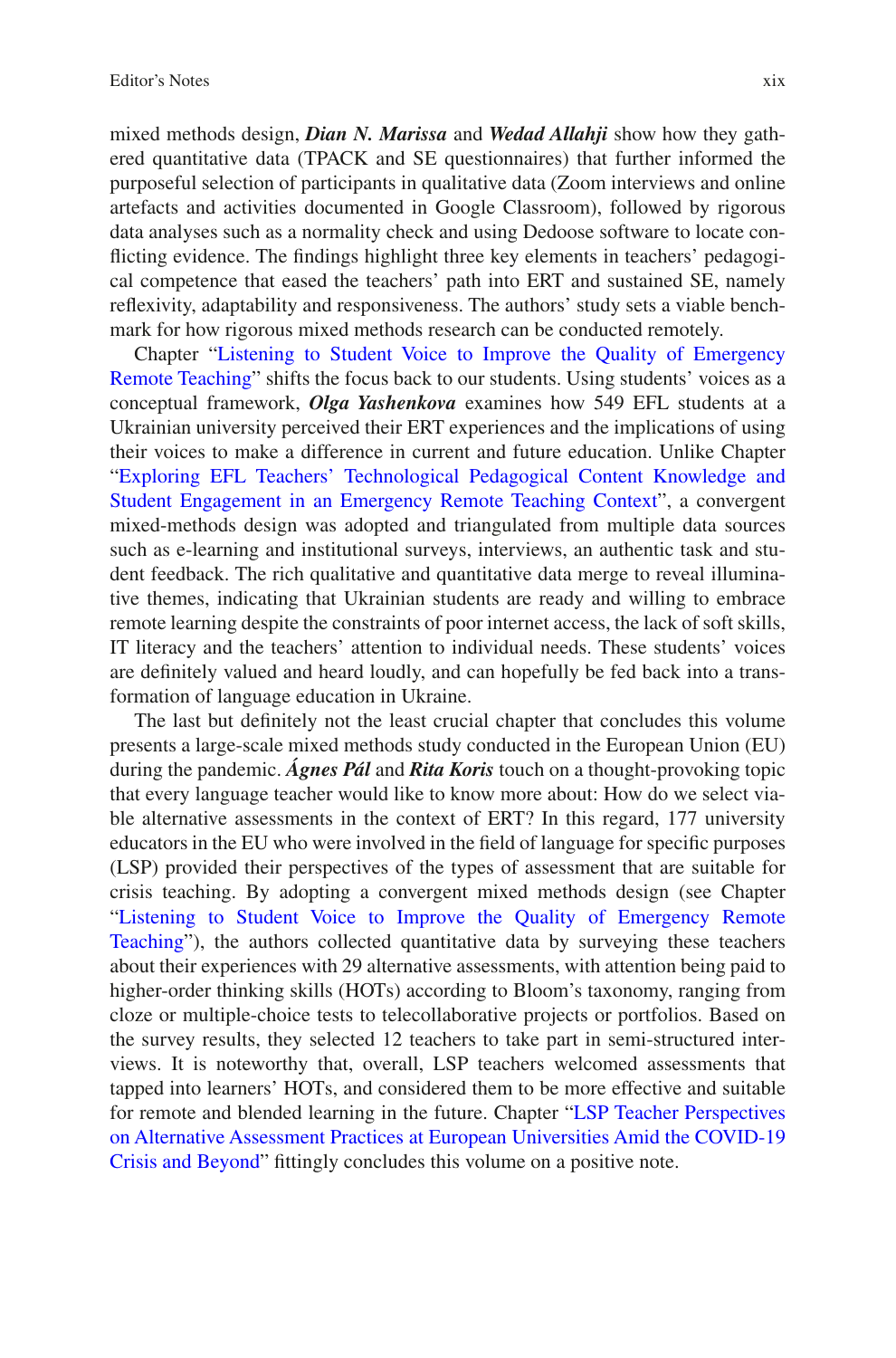## **Endnote**

These 24 inspiring, heartfelt and compelling stories are evidence that teachers and researchers alike can still rise to the occasion during crises; that is, the global pandemic has forced us to teach and research outside the box, to upskill and to grow under pressure. Every crisis presents a great opportunity, and I rest my case in this edition.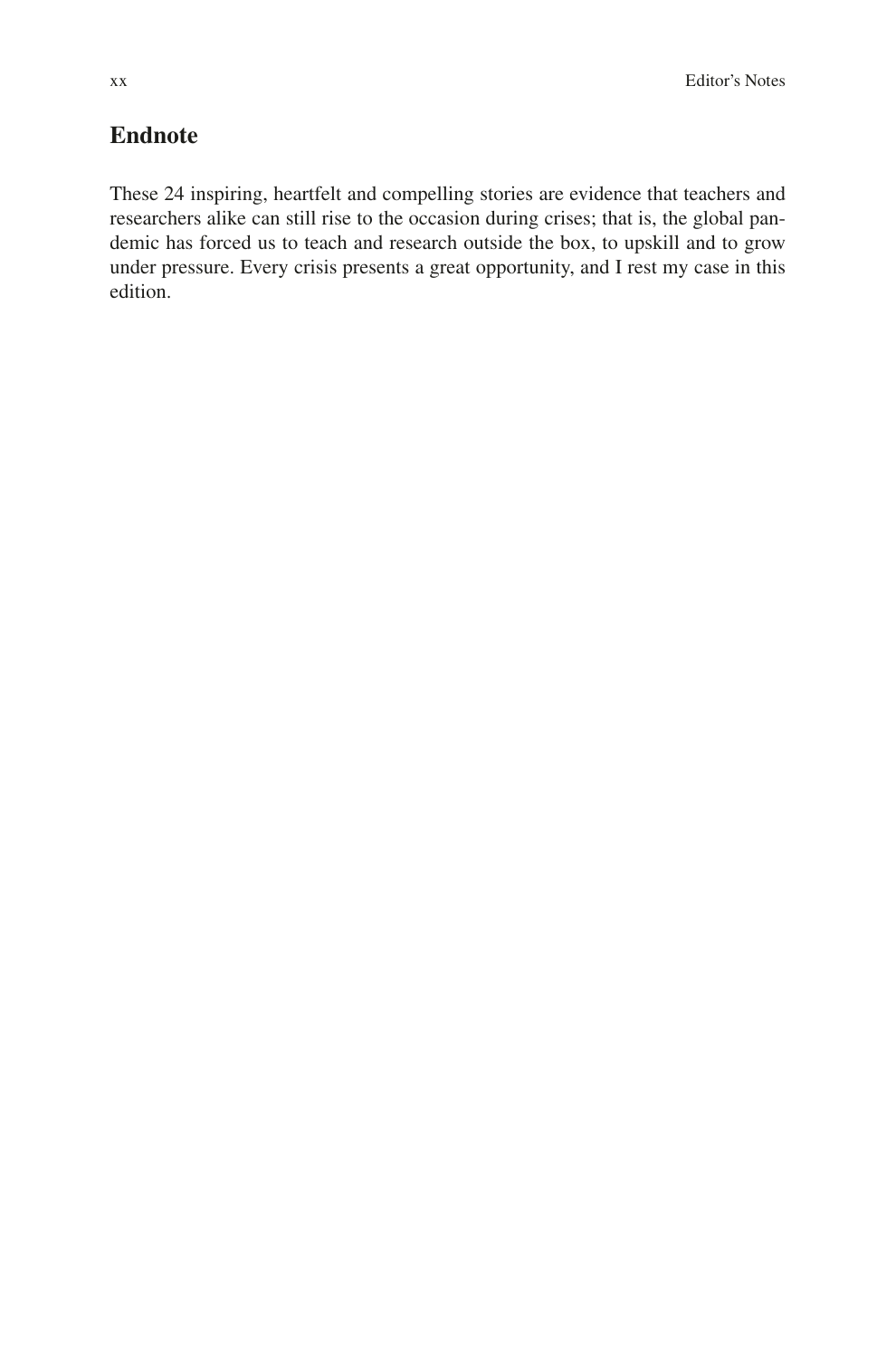# **Acknowledgements**

To all the teachers and researchers who have unwaveringly conquered ERT and turned crisis into opportunity with compassion, creativity, resilience and humanity in language teaching and research, you are beating the odds by making a difference in students' social-emotional learning, and by pushing the research envelope even during the most diffcult of times. Kudos to you all!

To all my contributors who saw the merit and potential of this edited volume in its early form and took a leap of faith with me to embark on this challenging but rewarding journey, this project would not come to fruition without your expertise and innovations that have inspired our fellow teachers and researchers around the world. I am humbled by and deeply indebted to your professional commitment and dedication.

To J. E., thank you for unconditionally supporting and fervently believing in me.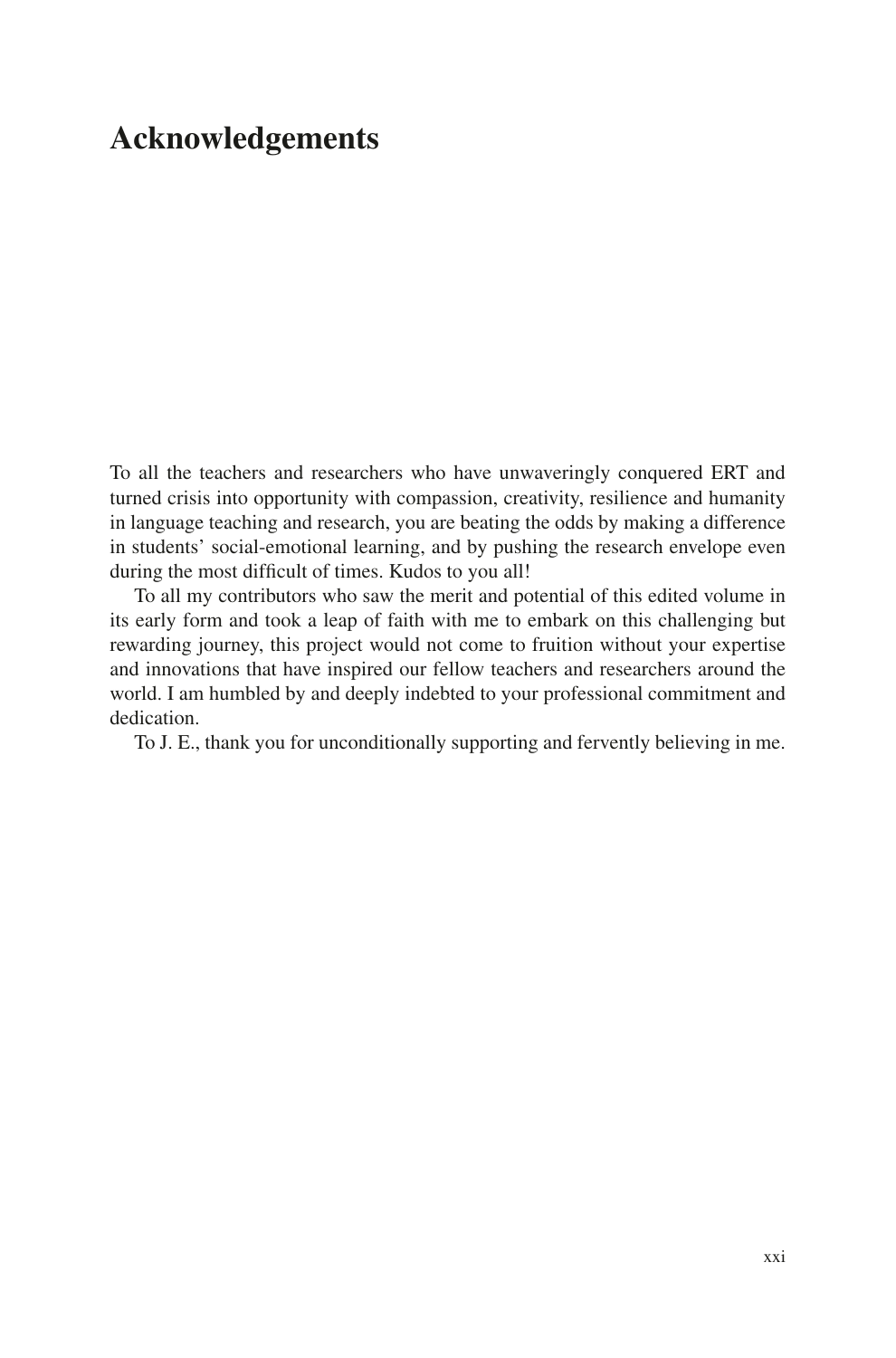# **Contents**

| Part I Teacher Voice: Stakeholder Perspectives                                                                                                                                       |     |
|--------------------------------------------------------------------------------------------------------------------------------------------------------------------------------------|-----|
| <b>Language Teaching in Times of COVID-19:</b><br>The Emotional Rollercoaster of Lockdown<br><b>Christine Appel and Jackie Robbins</b>                                               | 3   |
| <b>Infrastructure, Literacy and Communication:</b><br><b>The Challenges of Emergency Remote Teaching</b><br><b>Todd James Allen</b>                                                  | 23  |
| <b>Part II Teacher Voice: Online Professional Development</b><br>and Virtual Community of Practice                                                                                   |     |
| <b>Teachers' Instructions and Online Professional Development</b><br><b>During Emergency Remote Teaching in Indonesia </b><br>Hanna Sundari, Susianti Rosalina, and Lalu Handi Rizal | 45  |
| <b>Surviving ERT: How an Online Professional Learning</b><br><b>Community Empowered Teachers During the Covid-19</b><br>Maya Defianty, Kate Wilson, and Dadan                        | 67  |
| <b>Transforming from Off-Liners to On-Liners:</b><br>Voices from Foreign Language Professors in Colombia<br>Kathleen A. Corrales and Lourdes Rey-Paba                                | 91  |
| Part III Teacher Voice: Teacher Identity and Agency                                                                                                                                  |     |
| <b>Emergency Remote Teaching in the Kazakhstan Context:</b><br>Kamila Kozhabayeva and Nettie Boivin                                                                                  | 113 |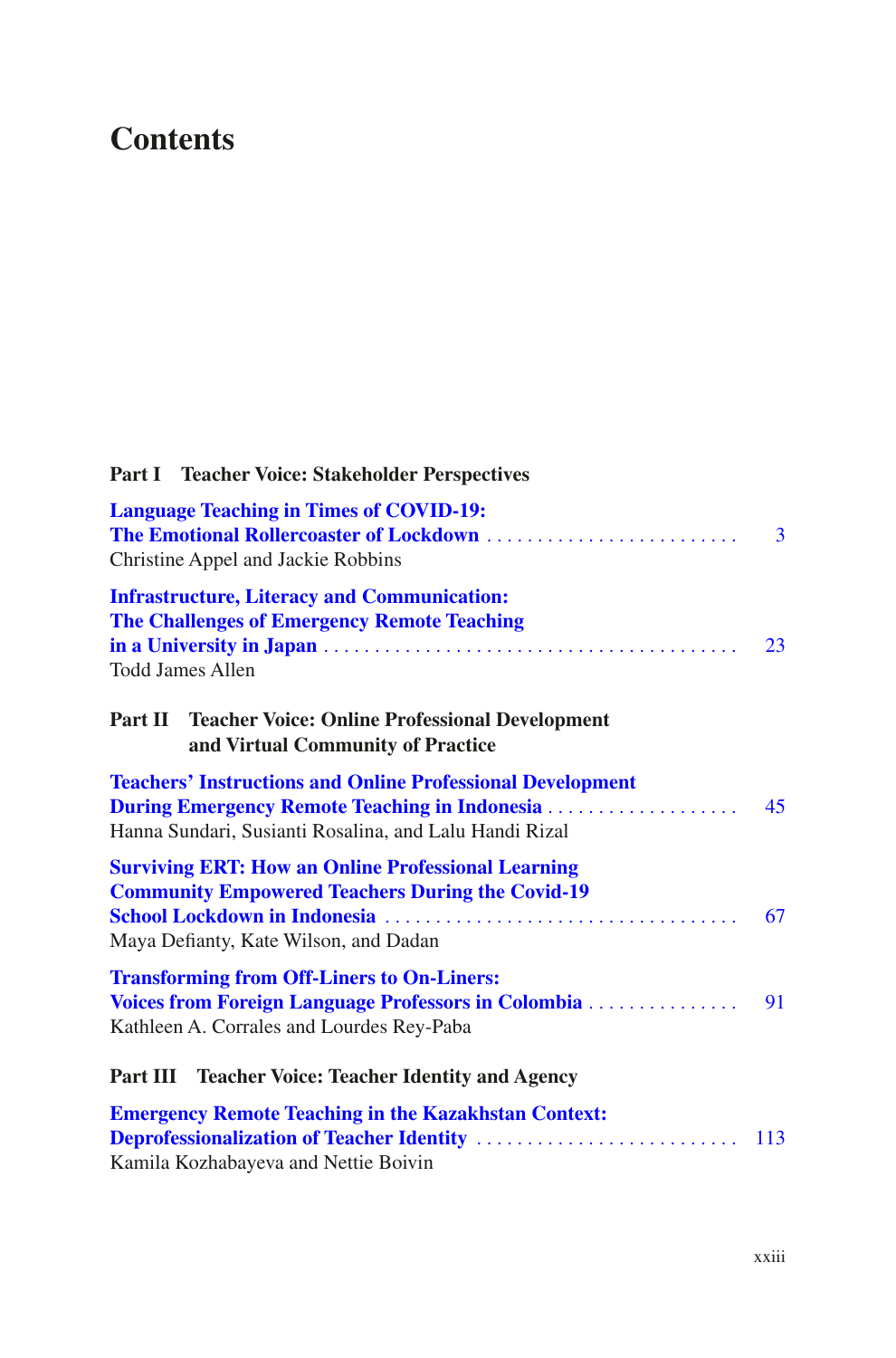| <b>Vietnamese Pre-service Teachers' Perceived Development</b><br>of Employability Capital in Synchronous Learning<br>Ngoc Tung Vu, Hoa Hoang, and Thao Nguyen                                         | 133 |
|-------------------------------------------------------------------------------------------------------------------------------------------------------------------------------------------------------|-----|
| Part IV Teacher Voice: Online Practicum and Virtual Study Program                                                                                                                                     |     |
| <b>The Adaptation of Action Research into Online Practicum</b><br>Müzeyyen Nazlı Güngör                                                                                                               |     |
| <b>French Language Studies in New Caledonia Despite</b><br><b>COVID-19: The Emergency Response Move</b><br>Beate Mueller and Susan Oguro                                                              |     |
| Part V Teacher Voice: Language Learners and Adaptive Pedagogy                                                                                                                                         |     |
| <b>Implications of a Sudden Shift Online:</b><br><b>The Experiences of English Education Students' Studying</b><br><b>Online for the First-Time During COVID-19 Pandemic in Japan</b> 193<br>Jean Kim |     |
| <b>Online Instruction as a New Learning Territory for a Filipinized</b><br>Critical Language Pedagogy: From the Era of Pandemic Onward<br>Juland Dayo Salayo                                          | 215 |
| <b>Fostering Interaction and Motivation in EFL Live</b><br>Ana Cecilia Cad, Claudia Alejandra Spataro, and Paul Alexis Carrera                                                                        |     |
| Part VI Researcher Corner: Auto- and Virtual Ethnographic Research                                                                                                                                    |     |
| <b>Teacher Emotion in Emergency Online Teaching:</b><br>Maggie McAlinden and Toni Dobinson                                                                                                            |     |
| How to Adapt in Crisis: An Autoethnographic Approach<br>Katherine Morales, Gabriel Romaguera, and Edward Contreras                                                                                    |     |
| "I Will Teach from the Heart": Teachers' Beliefs and Practices<br>During an Emergency Remote Language Pedagogy in a Heritage<br>Anu Muhonen                                                           | 315 |
| <b>Emergency Remote Teaching (ERT) or Surveillance?</b><br>Panopticism and Higher Education in Bangladesh<br>Shaila Sultana                                                                           | 341 |